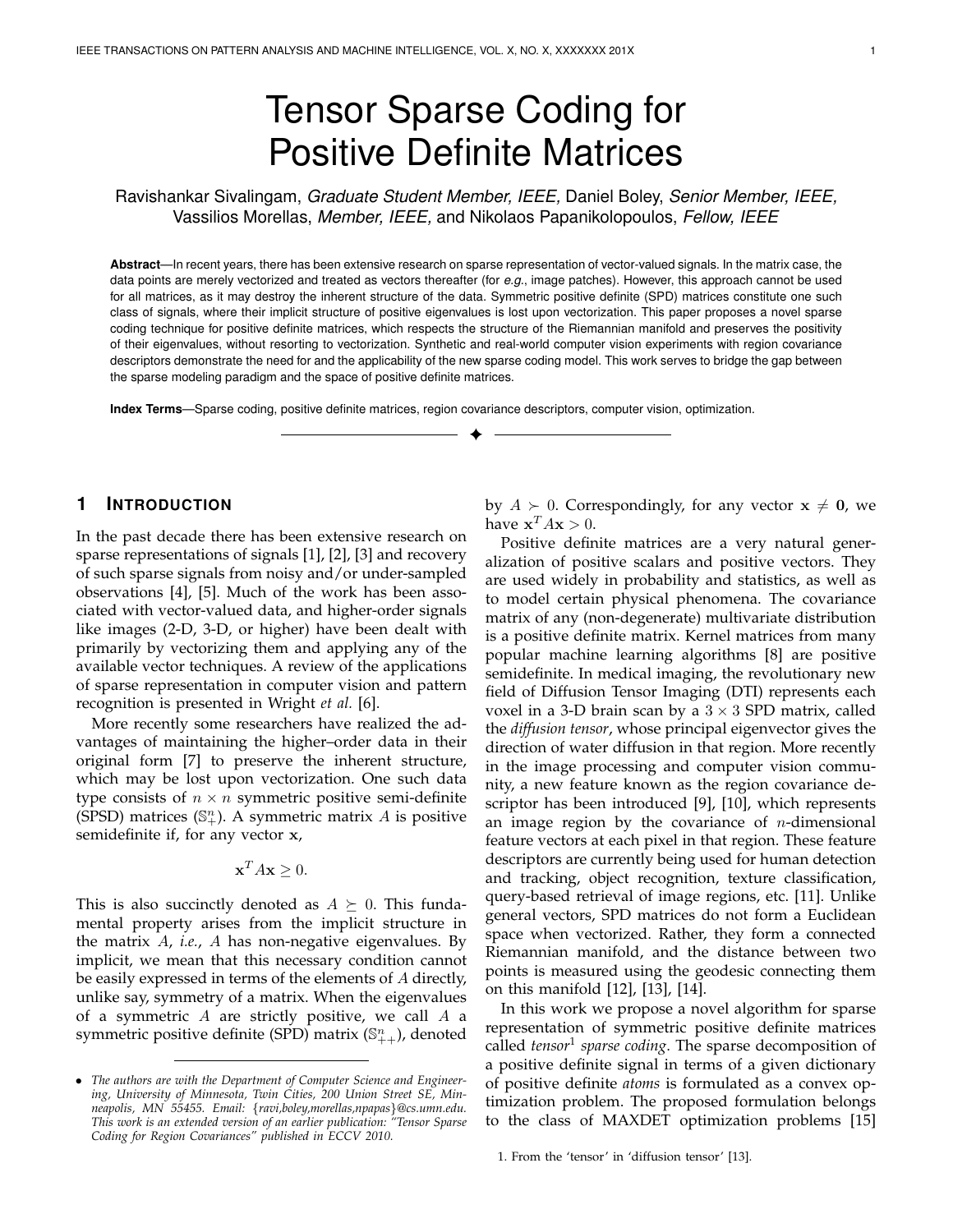which can be solved through efficient interior point (IP) algorithms. We believe that this extension of sparse coding techniques to the space of SPD matrices will benefit the development of sparse models tailored to the relevant problem domains. This forms the first step toward extending the vast toolbox of sparsity-based algorithms to this class of data points.

The rest of the paper is organized as follows: In Section 2, we provide a brief description about region covariance descriptors, since they form the primary motivation behind this work and are used in all of our experiments. Section 3 presents an overview of previous work on region covariances, especially those approaches that deal with the manifold geometry of these descriptors. Section 4 describes the sparse coding problem for SPD matrices, and our tensor sparse coding approach is explained in Section 5. In Section 6, synthetic experiments are presented to demonstrate the need for a direct tensor approach as opposed to those involving vectorization. Experiments on real-world data, *i.e.*, region covariances for human appearance modeling, texture classification and face recognition, are presented in Section 7 and show the applicability of sparse modeling by comparing with previous techniques on these positive definite descriptors. Section 8 illustrates the similarity between the geodesic distance on the Riemannian manifold and the objective used in our formulation. Conclusions and future research directions are presented in Section 9.

## **2 REGION COVARIANCE DESCRIPTORS**

Region Covariance Descriptors (RCDs) were first introduced by Tuzel et al. [9] as a novel region descriptor for object detection and texture classification. Given an image  $\mathcal{I}$ , let  $\phi$  define a function that extracts an *n*dimensional feature vector  $z_i$  from each pixel  $i \in \mathcal{I}$ , such that

$$
\phi(I, x_i, y_i) = \mathbf{z}_i,
$$

where  $\mathbf{z}_i \in \mathbb{R}^n$ , and  $(x_i, y_i)$  is the location of the  $i^{th}$  pixel. A given image region  $R$  is represented by the  $n \times n$ covariance matrix  $C_R$  of the feature vectors  $\{z_i\}_{i=1}^{|R|}$  of the pixels in region  $R$ . Thus the region covariance descriptor is given by

$$
C_R = \frac{1}{|R| - 1} \sum_{i=1}^{|R|} (\mathbf{z}_i - \mu_R) (\mathbf{z}_i - \mu_R)^T,
$$

where,  $\mu_R$  is the mean vector,

$$
\mu_R = \frac{1}{|R|} \sum_{i=1}^{|R|} \mathbf{z}_i.
$$

The feature vector z usually consists of color information (in some preferred color–space, usually RGB) and information about the first and higher order spatial derivatives of the image intensity, depending on the application intended.

Although covariance matrices can be positive semi– definite in general, the covariance descriptors themselves are regularized by adding a small constant multiple of the identity matrix, making them strictly positive definite. Thus, the region covariance descriptors belong to  $\mathbb{S}_{++}^n$ . Given two covariance matrices  $\hat{A}$  and  $\hat{B}$ , the Riemannian distance metric  $D_{\text{geo}}(A, B)$  gives the length of the geodesic connecting these two points on this manifold. This is given by [12],

$$
D_{\rm geo}(A, B) = \left\| \log \left( A^{-1/2} B A^{-1/2} \right) \right\|_F,
$$

where  $log(\cdot)$  represents the matrix logarithm and  $\|\cdot\|_F$ is the Frobenius norm.

The geodesic distance is affine-invariant, in that any non-singular congruence transformation on the covariances does not change the distance:

$$
D_{\rm geo}(XAX^T, XBX^T) = D_{\rm geo}(A, B),
$$

for any invertible  $X$ . This corresponds to a linear transformation of the feature vectors  $z_i \mapsto Xz_i$ . Therefore, region covariances can be invariant to illumination, orientation and scale of the image region, depending on the features used and how the regions are defined. Many existing classification algorithms for region covariances use the geodesic distance in a K-nearest-neighbor framework. The geodesic distance can also be used with a modified K-means algorithm for clustering [16].

Arsigny et al. [17] proposed another metric known as the Log-Euclidean distance, which is the distance between two positive definite matrices measured on the tangent space of  $\mathbb{S}_{++}^n$  at the identity matrix. The tangent space of SPD matrices at any point on the manifold is  $\mathbb{S}^n$ , the space of  $n \times n$  symmetric matrices, and the tangent operator is the matrix logarithm. If A is SPD, then  $log A$  is a symmetric matrix, with no constraints on its eigenvalues. The Log-Euclidean metric is given by

$$
D_{\rm LE}(A, B) = ||\log A - \log B||_F.
$$

This is a lower bound on the actual geodesic distance, and the bound is exact when the two matrices commute [18]. Some works in the literature use this metric due to its simplicity, and since the tangent space is Euclidean the symmetric matrices in this space can be vectorized for further processing. Other relevant metrics for positive definite matrices are also elaborated in [19], showing results from diffusion tensor imaging.

# **3 RELATED WORK**

As mentioned earlier, region covariances were first introduced in [9]. Porikli and Tuzel [20] describe a technique for fast construction of region covariances for rectangular image windows, using integral images, enabling the use of these compact features for many practical applications that demand real–time performance. Since then, they have been used for tracking [10], [21], texture classification and segmentation [22], [23], object detection [11], [24], [25], face recognition [26], and action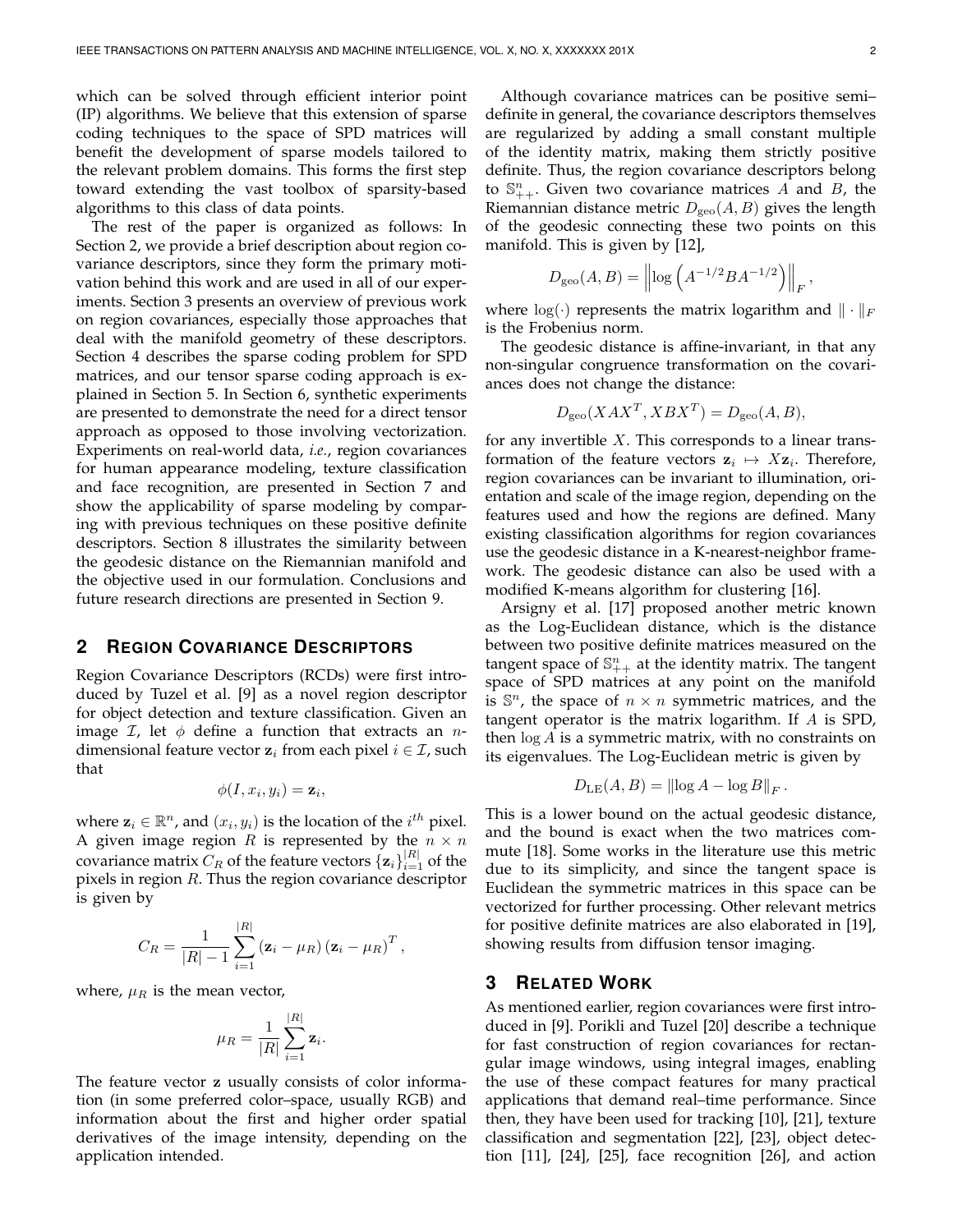recognition [27]. In [28], Cargill *et al.* provide a performance evaluation of the covariance descriptor as a suitable feature for generic target detection.

In [10], the authors track non-rigid objects with an update mechanism based on Lie algebra defined at the tangent space of the identity matrix. [11] present a boosting framework over region covariances. Zheng *et al.* [29] apply a manifold learning method for tracking people with region covariances. Sivalingam *et al.* [16] describe a framework for metric learning over positive semi-definite matrices. Wang and Wu [30] perform object tracking using region covariances by incrementally learning a low-dimensional model for the covariances in an adaptive manner.

Porikli [31] provides a collective description of most of the different learning algorithms used above for region covariances. The most successful algorithms are those which respect the structure of the Riemannian manifold.

In machine learning, multiple kernel learning attempts to learn a convex or conic combination of pre-defined kernel matrices that optimizes certain objectives. These pre-determined kernels can be parametric kernels with different parameter choices. [32], [33] optimize a performance measure over the conic combination of the individual kernel matrices, without specifying an actual target kernel - they have a constraint on the trace of the target kernel only. [34] minimizes the Logdet divergence between a target kernel (the optimal kernel formed from the ground truth labels) and a convex combination of a set of pre-defined kernels. The combination weights are optimized using project gradient descent over the simplex, and there is no sparsity constraint suggested. Further, optimizing an  $\ell_1$  sparsity term or constraint is not feasible here since a convex combination is used (the weights are non-negative and sum to 1). In our work, we use a conic combination of positive definite (or semidefinite) matrices, with a sparsity constraint on the coefficient vector.

There has also been work on regression over positive semidefinite matrices where the response variable is a scalar, *i.e.*,

$$
y = f\left(WX\right),
$$

where  $X \in \mathbb{R}^{n \times n}$ ,  $W \in \mathbb{S}^n_+$ , and  $y \in \mathbb{R}$ . A quadratic loss function over the response variables and their predictions is optimized. [35] uses the von Neumann divergence term as a regularizer for the optimization over the positive definite W. [36] uses Riemannian optimization over positive semidefinite W to learn a regression model. They also describe a connection between the Riemannian affine-invariant metric and the LogDet divergence. Nesterov and Todd [37] explore the connections between Riemannian geometry and self-concordant barrier functions used in interior-point methods.

In the area of metric learning, Davis *et al.* [38] learn a distance metric (or kernel matrix) based on pairwise constraints on the data samples, and optimize a Logdet divergence measure between a given matrix  $A_0$  and

the learned matrix  $A, A_0 \in \mathbf{S}_{+}^n$ . This is carried out to satisfy the pairwise constraints as much as possible, while staying close to the original matrix.

In our work, the goal is to represent a positive definite matrix by a linear (or conic) combination of a set of positive definite matrices, while trying to enforce sparsity on the coefficients. Some other works trying to learn similar sparse decompositions are given below: In [39], Guo *et al.* take the covariance descriptors to the tangent space, by the logarithm map and perform vector sparse coding in this Euclidean space. The resultant algorithm gives good performance for action recognition in video. Wang and Vemuri [40] also learn sparse representations over positive definite matrices in the tangent space, via the logarithm and exponential maps. In a similar approach, Sra and Cherian [41] learn a generalized dictionary of rank-1 positive semidefinite atoms to sparsely represent covariance descriptors. However, the authors in the above two approaches use the Frobenius norm as the error metric. Pfander *et al.* [42] decompose a general matrix as a sparse linear combination of a dictionary of matrices by multiplying all the involved matrices on a known vector reducing the matrix problem to a known vector problem with well-established guarantees. Wang *et al.* [43] present the *Common Component Analysis* problem, where the authors learn a common low-dimensional subspace for a set of high-dimensional covariance matrices.

We present a novel sparse coding approach that uses a distortion function derived from the Wishart probability distribution. This approach maintains the positive definite matrices as such without vectorization, and therefore is more respectful of the matrix manifold geometry than vectorizing the matrices and treating them as points in Euclidean space.

## **4 PROBLEM STATEMENT**

We begin with a known *dictionary* consisting of  $K$   $n \times$ *n* positive definite matrices  $A = \{A_i\}_{i=1}^K$ , where each  $A_i \in \mathbb{S}_{++}^n$  is referred to as a dictionary atom. Given a signal  $S \in \mathbb{S}_{++}^n$ , our goal is to represent S as a linear combination of the dictionary atoms, *i.e.*,

$$
S = x_1 A_1 + x_2 A_2 + \ldots + x_K A_K = \sum_{i=1}^K x_i A_i, \qquad (1)
$$

where  $\mathbf{x} = (x_1, x_2, \dots, x_K)^T$  is the coefficient vector.

With a slight abuse of notation, we will henceforth represent the sum  $\sum_{i=1}^{K} x_i A_i$  as  $A\mathbf{x}$  for the sake of convenience<sup>2</sup>.

Since only a non-negative linear combination of positive definite matrices is guaranteed to yield a positive definite matrix, we impose the constraint  $x \geq 0$  on the coefficient vector. However, we will also explore the effect of removing this constraint in later sections.

<sup>2.</sup> This can be distinguished from the regular Ax matrix-vector multiplication through the calligraphic notation of A.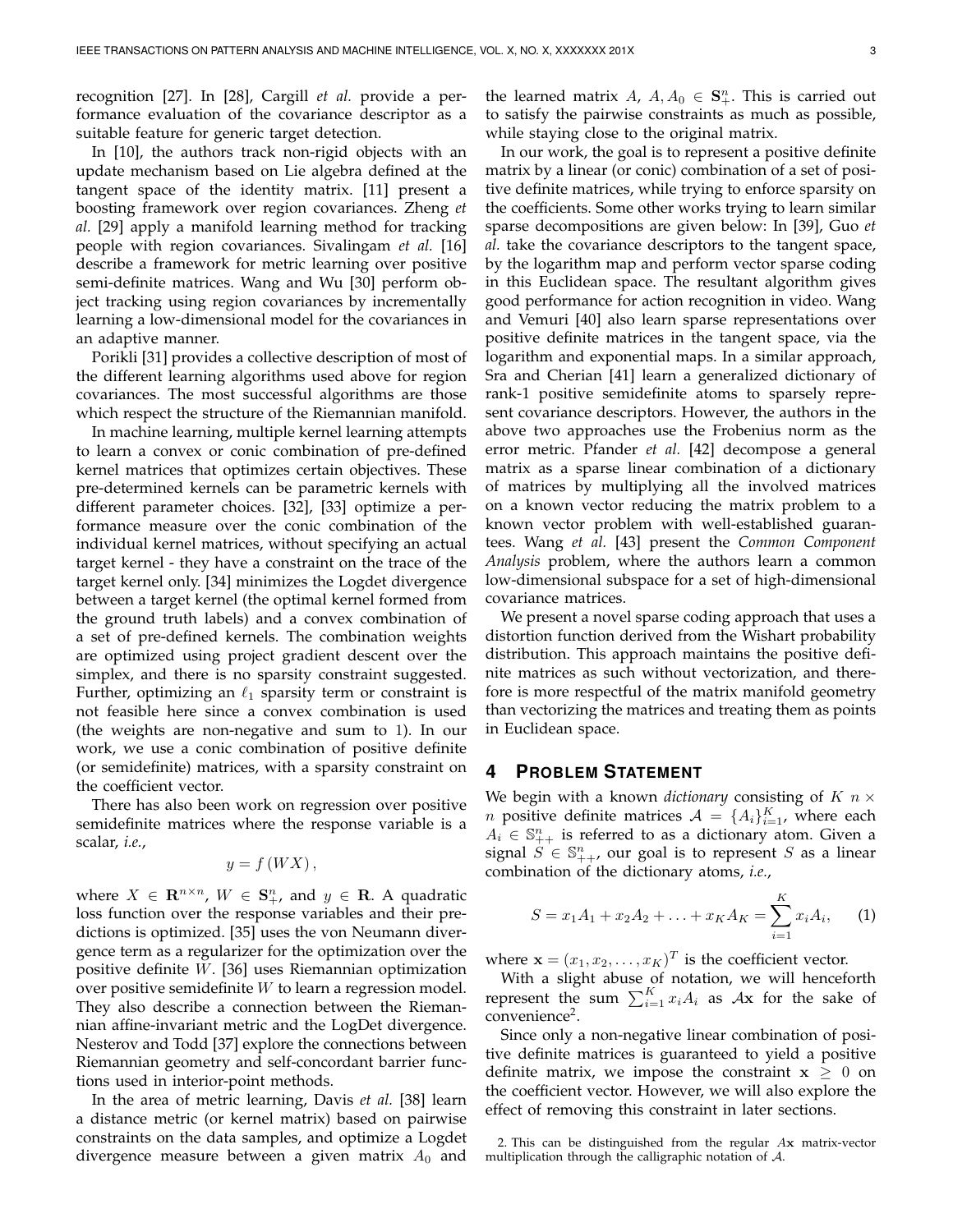It is to be noted that the given matrix  $S$  need not always be exactly representable as a sparse non-negative linear combination of the dictionary atoms. In other words,  $S$  need not be exactly sparse in the space of the dictionary  $A$ . Hence, we will try to find the best approximation  $\ddot{S} = Ax$  to S, by minimizing the residual approximation error.

$$
S \approx \hat{S} = A\mathbf{x}^*, \text{ where } \mathbf{x}^* = \underset{\mathbf{x}}{\text{arg min}} \ d\left(\mathcal{A}\mathbf{x}, S\right), \qquad (2)
$$

and  $d(\cdot, \cdot)$  is an appropriate distortion measure over positive definite matrices.

Since we are reconstructing a positive definite signal S, we also require the approximation  $\tilde{S}$  to be positive definite,

$$
\hat{S} \succeq 0 \Longrightarrow x_1 A_1 + x_2 A_2 + \ldots + x_K A_K \succeq 0.
$$

Although this would be ensured by construction due to the non-negativity of x and the strictly positive definite dictionary atoms, we nonetheless retain this constraint explicitly for reasons which will become clear shortly.

We further require that the representation be sparse, *i.e.*, S is to be represented by a sparse linear combination of the dictionary atoms. To this effect, we impose a constraint on the  $\ell_0$  "pseudo-norm" of x:

 $\|\mathbf{x}\|_0 \leq T$ ,

where  $T$  is a predefined parameter denoting the maximum number of non-zero elements in x.

Next we need to select the distortion measure in Equation (2). While the Riemannian geodesic distance (1) would be our first choice - however it is a non-convex function (consider  $|\log x|$ ) and therefore difficult to optimize directly. Hence we search for another loss function to optimize. The Logdet divergence, as we will elaborate next, is a well-suited distortion measure, not only due to its significant relation with Wishart and Gaussian distributions, but also because it results in a well-known and tractable convex optimization problem.



Fig. 1. Data points  $S$  on the manifold of positive definite matrices are to be represented by a linear combination of atoms  $A_i$  from the dictionary  $A_i$ .

# **5 APPROACH**

#### **5.1 The Logdet Divergence**

The Logdet divergence [44]  $D<sub>ld</sub>(X, Y)$  is a Bregman divergence [45] between two matrices  $X \in \mathbb{S}^n_+$  and  $Y \in \mathbb{S}_{++}^n$ , and is given by,

$$
D_{\rm ld}(X, Y) = \text{tr}\left(XY^{-1}\right) - \log \det\left(XY^{-1}\right) - n. \tag{3}
$$

It is asymmetric (and therefore, a divergence)  $D_{\text{ld}}(X, Y) \neq D_{\text{ld}}(Y, X)$ , and is convex only in the first argument. It is also known as Stein's loss in covariance estimation in statistics, or the Burg matrix divergence (a matrix generalization of the Burg divergence).

The Logdet divergence is equal to twice the *Kullback-Leibler* divergence (K-L divergence) between two multivariate Gaussians with equal mean [38]. Consider:

$$
P_x = \mathcal{N}(\mu_x, \Sigma_x),
$$
  

$$
P_y = \mathcal{N}(\mu_y, \Sigma_y),
$$

where  $\mu_x, \mu_y \in \mathbb{R}^n$  and  $\Sigma_x, \Sigma_y \in \mathbb{S}_{++}^n$ . The K-L divergence between  $P_x$  and  $P_y$  is given by

$$
D_{\text{KL}}\left(P_x \| P_y\right) = \frac{1}{2} \left( \text{tr}\left(\Sigma_y^{-1} \Sigma_x\right) - \log \det \left(\Sigma_y^{-1} \Sigma_x\right) + \left(\mu_x - \mu_y\right)^T \Sigma_y^{-1} \left(\mu_x - \mu_y\right) - n \right).
$$

When  $\mu_x = \mu_y$ ,

$$
D_{\text{KL}}(P_x \| P_y) = \frac{1}{2} \left( \text{tr} \left( \Sigma_y^{-1} \Sigma_x \right) - \log \det \left( \Sigma_y^{-1} \Sigma_x \right) - n \right),
$$
  

$$
\therefore D_{\text{KL}}(P_x \| P_y) = \frac{1}{2} D_{\text{ld}}(\Sigma_x, \Sigma_y).
$$

According to Banerjee et al. [46], there exists a bijection between regular exponential families and a large class of Bregman divergences known as regular Bregman divergences. For example, the squared-error loss function which is minimized in vector sparse coding methods comes from the squared Euclidean distance, which is the Bregman divergence corresponding to the multivariate Gaussian distribution. Thus, the minimization of a squared error objective function corresponds to the assumption of Gaussian noise. The Wishart distribution [47], which is a distribution over  $n \times n$  positive definite matrices, with positive definite parameter matrix  $\Theta \in \mathbb{S}_{++}^n$  and degrees of freedom  $p \geq n$ , is given by

$$
\Pr(X|\Theta, p) = \frac{|X|^{(p-n-1)/2} \exp\left(-\frac{1}{2} \text{tr}(\Theta^{-1} X)\right)}{2^{pn/2} |\Theta|^{p/2} \Gamma_n(p/2)},\qquad(4)
$$

where  $|\cdot|$  is the determinant. The Logdet divergence  $D_{\text{ld}}(X,\Theta)$  is the Bregman divergence corresponding to the Wishart distribution  $Pr(X|\Theta, p)$  [48].

The Wishart distribution is also a conjugate prior for the inverse sample covariance matrix (or precision matrix) of a multivariate Gaussian distribution. Correspondingly, the inverse Wishart distribution is the conjugate prior for the sample covariance matrix. [49]. Since

$$
D_{\rm ld}(X, Y) = D_{\rm ld}(Y^{-1}, X^{-1}),
$$

the Bregman divergence for the inverse Wishart distribution  $Pr(X^{-1}|\Theta^{-1}, p)$  is  $D_{\text{ld}}(\Theta^{-1}, X^{-1})$ . Here  $\Theta^{-1}$ refers to the true covariance of the multivariate Gaussian distribution and  $X^{-1}$  the sample covariance matrix.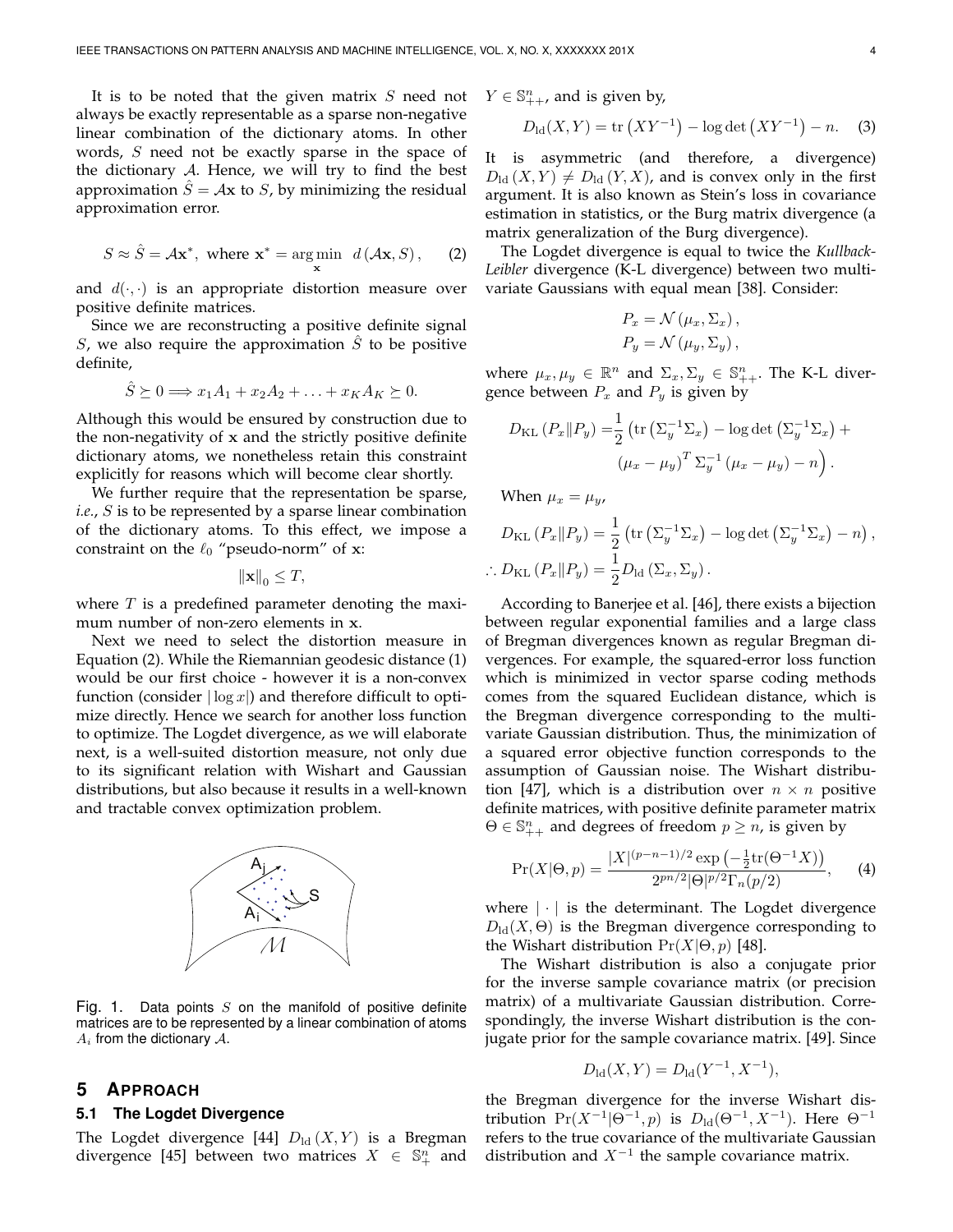In the sparse coding framework, if  $\Sigma^*$  is the true covariance, and  $S$  is the sample covariance signal provided, the goal is to estimate the true covariance as a sparse linear combination of certain basis atoms. Therefore, the Logdet divergence  $D_{\rm ld}(\Sigma^*,S)$  appears to be a suitable candidate as the objective function for the sparse coding formulation.

Note that the Logdet divergence is also affineinvariant like the geodesic distance, in terms of its arguments:

$$
D_{\rm ld}(XAX^T, XBX^T) = D_{\rm ld}(A, B),
$$

for any invertible  $X$ .

In Section 8 we will also show a further similarity between the Riemannian geodesic distance (1) and the Logdet divergence (3).

#### **5.2 Tensor Sparse Coding Formulation**

Motivated by the aforementioned reasons, the optimization problem is defined as minimizing the Logdet divergence  $D<sub>ld</sub>(S, S)$  between the approximation S and the given matrix S.

$$
D_{\mathrm{ld}}(\hat{S}, S) = \mathrm{tr}\left(S^{-1} \mathcal{A} \mathbf{x}\right) - \log \det\left(S^{-1} \mathcal{A} \mathbf{x}\right) - n. \tag{5}
$$

In order to reduce the problem to a canonical form, and to improve numerical stability, we apply the invariant property of the trace and the log det under similarity transformations. The objective function is unaffected by the similarity transformation  $X \mapsto S^{1/2} X S^{-1/2}$ , where  $X$  is the argument of the trace or  $\log \det Y$ .

$$
D_{\rm ld}(\hat{S}, S) = \text{tr}\left(S^{-1/2} \left(\mathcal{A} \mathbf{x}\right) S^{-1/2}\right) \\
- \log \det \left(S^{-1/2} \left(\mathcal{A} \mathbf{x}\right) S^{-1/2}\right) - n\n\tag{6}
$$

$$
= \text{tr}\left(\hat{\mathcal{A}}\mathbf{x}\right) - \log \det\left(\hat{\mathcal{A}}\mathbf{x}\right) - n,\tag{7}
$$

where  $\hat{\mathcal{A}} = {\{\hat{A}_i\}}_{i=1}^K$ , and  $\hat{A}_i = S^{-1/2} A_i S^{-1/2}$ . Exploiting the linearity of the trace, setting  $\mathbf{c}$  :  $c_i = \text{tr}\hat{A}_i$ , and discarding the constant  $n$ ,

$$
f(\mathbf{x}) = \mathbf{c}^T \mathbf{x} - \log \det \left( \hat{\mathcal{A}} \mathbf{x} \right).
$$
 (8)

While the approaches in this paper use a given fixed dictionary, future work in this framework on learning the dictionary  $A$  from the data necessitates an added constraint that the residual  $E = S - \tilde{S}$  be positive semidefinite.

$$
\hat{S} = A\mathbf{x} \preceq S \quad \text{or} \quad \hat{A}\mathbf{x} \preceq I_n,\tag{9}
$$

where  $I_n$  is the  $n \times n$  identity matrix. This constraint is useful scenarios where we learn the dictionary from data or augment the dictionary with new atoms. When this is not the case, we can relax this upper cone constraint. In the Section 7, we show results both from retaining this constraint (denoted by "2-cone") and relaxing it ("1 cone").

The  $\ell_0$  sparsity constraint in Equation (3) is nonconvex and and therefore we replace this with its nearest convex relaxation - the  $\ell_1$  norm of **x**:

$$
\|\mathbf{x}\|_{1} = \sum_{i=1}^{K} |x_{i}|.
$$

Under certain assumptions [50], minimizing the  $\ell_1$ penalty has been proven to yield equivalent results as minimizing  $\|\mathbf{x}\|_0$  for sparse vector decompositions. Hence it is appealing to perform the same relaxation here as well.

Combining all the above constraints with the objective function we wish to minimize, we have the following optimization problem:

$$
\min_{\mathbf{x} \ge 0} \qquad \mathbf{c}^T \mathbf{x} - \log \det \left( \hat{\mathcal{A}} \mathbf{x} \right) + \lambda \left\| \mathbf{x} \right\|_1 \qquad (10)
$$

$$
\text{s.t.} \qquad \qquad 0 \ \preceq \ \hat{\mathcal{A}} \mathbf{x} \ \preceq \ I_n, \tag{11}
$$

where  $\lambda \geq 0$  is a parameter which represents a trade– off between a sparser representation and a more accurate reconstruction. Since  $x_i \geq 0$ , the  $\ell_1$  norm simply becomes the sum of the components of x:

$$
\|\mathbf{x}\|_{1} = \sum_{i=1}^{K} x_{i},\tag{12}
$$

yielding the optimization problem:

$$
\min_{\mathbf{x} \ge 0} \qquad \hat{\mathbf{c}}^T \mathbf{x} - \log \det \left( \hat{\mathcal{A}} \mathbf{x} \right) \tag{13a}
$$

$$
\text{s.t.} \qquad \qquad 0 \ \preceq \ \hat{\mathcal{A}} \mathbf{x} \ \preceq \ I_n, \tag{13b}
$$

where  $\hat{c}_i = c_i + \lambda$ .

Concurrent with other vector sparse coding techniques, we may express this optimization problem in an alternate form which puts a hard constraint on the  $\ell_1$  norm of x instead of a penalty term  $\lambda ||\mathbf{x}||_1$  in the objective function.

$$
\min_{\mathbf{x} \ge 0} \qquad \mathbf{c}^T \mathbf{x} - \log \det \left( \hat{\mathcal{A}} \mathbf{x} \right) \tag{14a}
$$

$$
\text{s.t.} \qquad \sum_{i=1}^{K} x_i \le T \tag{14b}
$$

$$
0 \preceq \hat{\mathcal{A}} \mathbf{x} \preceq I_n, \tag{14c}
$$

We denote the optimization problems defined by Equations (13a–13b) and Equations (14a–14c) as Type I  $(\ell_1$ -regularized) and Type II ( $\ell_1$ -constrained) respectively. These two formulations are equivalent for appropriate choices of  $\lambda$  and  $T$ .

#### **5.3 The MAXDET problem**

The above formulations of tensor sparse coding fall under a general class of optimization problems known as determinant maximization (MAXDET) problems [15], of which semi-definite programming (SDP) and linear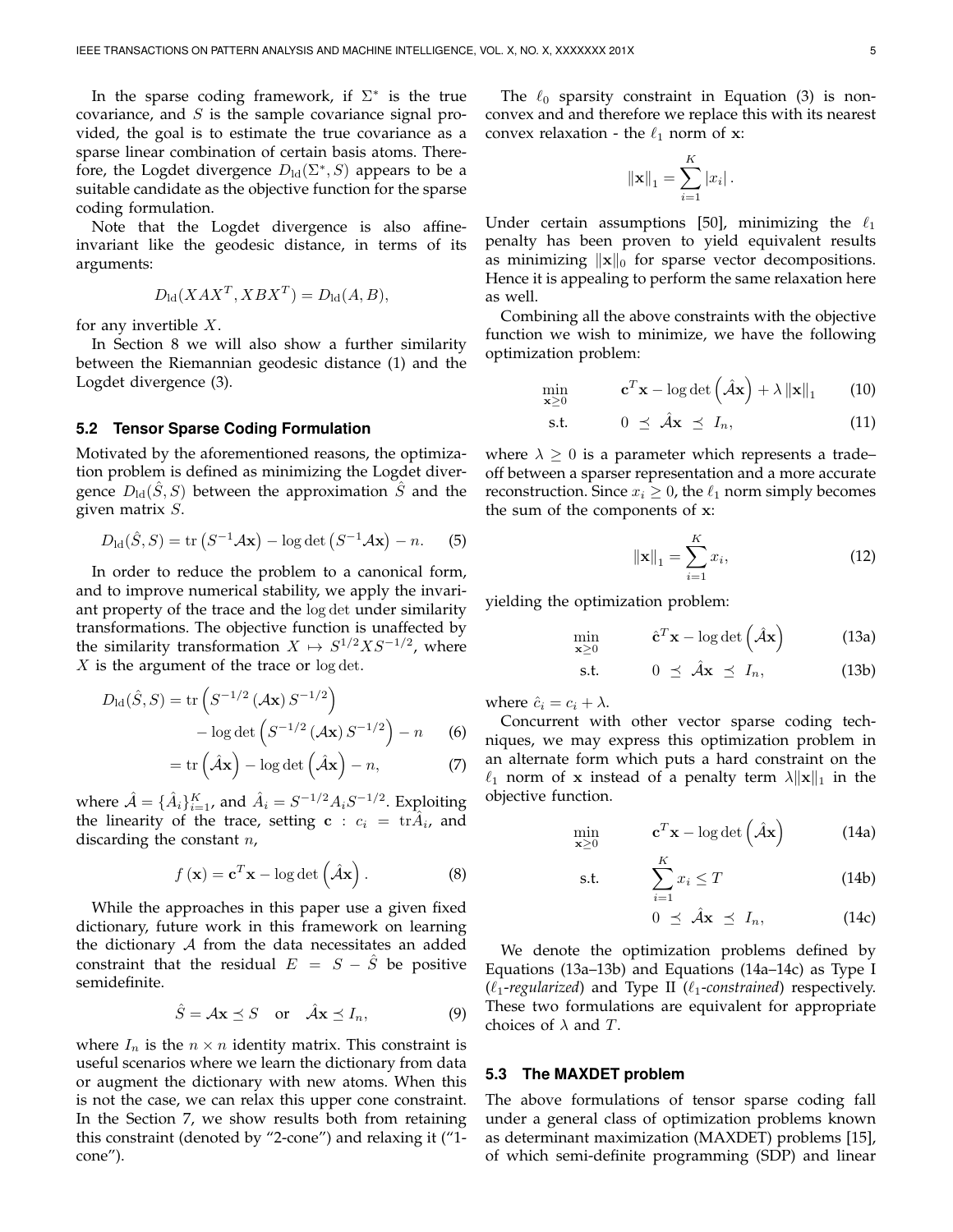

Fig. 2. The feasible set consists of the region of intersection of two positive semidefinite cones, one centered at the origin  $O$ , and the other an inverted cone centered at  $S$ .  $\tilde{S}$  is pushed towards  $S$  by the  $log \det$  term in the objective. The linear term serves as a regularizer on the coefficients  $x_i$ .

programming (LP) are special cases. The MAXDET problem [15] is defined as:

$$
\min_{\mathbf{x}} \qquad \mathbf{c}^T \mathbf{x} + \log \det G(\mathbf{x})^{-1} \tag{15a}
$$

$$
\text{s.t.} \qquad G(\mathbf{x}) \triangleq G_0 + x_1 G_1 + \ldots + x_K G_K \succ 0 \text{ (15b)}
$$

$$
F(\mathbf{x}) \triangleq F_0 + x_1 F_1 + \ldots + x_K F_K \succeq 0, \text{ (15c)}
$$

where  $\mathbf{x} \in \mathbb{R}^K$ ,  $G_i \in \mathbb{S}^n$  and  $F_i \in \mathbb{S}^N$ . The MAXDET problem is convex and can be solved by efficient interior point (IP) methods.

Note that the  $G(x)$  inside the log det term also explicitly appears as a constraint in the standard form of the MAXDET problem, leading to our inclusion of the same in our formulation.

The optimization problems in Type I and II are presented here in their canonical MAXDET form. Comparing to the optimization problem Type I, we have

$$
c_i = \operatorname{tr} \hat{A}_i + \lambda, \quad \text{for } i = 1, \dots, K,
$$
 (16a)

$$
G(\mathbf{x}) = \sum_{i=1}^{N} x_i \hat{A}_i \succ 0,
$$
\n(16b)

$$
F(\mathbf{x}) = \left[ \begin{array}{c|c} \text{diag}(\mathbf{x}) & 0\\ \hline 0 & I_n - \sum_{i=1}^K x_i \hat{A}_i \end{array} \right] \succeq 0, \qquad (16c)
$$

with  $N = K + n$ .

Comparing to the optimization problem Type II, we have

$$
c_i = \operatorname{tr} \hat{A}_i, \quad \text{for } i = 1, \dots, K,
$$
 (17a)

$$
G(\mathbf{x}) = \sum_{i=1}^{n} x_i \hat{A}_i \succ 0,
$$
\n(17b)

$$
F(\mathbf{x}) = \left[ \begin{array}{c|c} \text{diag}(\mathbf{x}) & 0 & 0\\ \hline 0 & T - \sum_{i=1}^{K} x_i & 0\\ \hline 0 & 0 & I_n - \sum_{i=1}^{K} x_i \hat{A}_i \end{array} \right] \succeq 0,
$$
\n(17c)

with  $N = K + n + 1$ .

As is evident in the canonical forms of Equations (16) and (17), there exists more structure in the problem than is given by the basic MAXDET formulation. While  $G_i$ 's and  $F_i$ 's are only required to be symmetric in the MAXDET optimization, here the  $G_i$ 's ( $i \neq 0$ ) are positive definite,  $F_0$  is diagonal and positive semidefinite, and the  $F_i$ 's ( $i \neq 0$ ) are block-diagonal, having a positive semidefinite block and a strictly negative definite block.

When the upper cone constraint  $Ax \leq S$  is relaxed, the problem dimension  $(N)$  in the MAXDET formulation is reduced, decreasing the time taken for the sparse coding routine.

Thus, we have formulated two variations of our tensor sparse coding problem ( $\ell_1$ -regularized and  $\ell_1$ constrained), both of which are convex and have been expressed in the standard MAXDET form. The feasible set consists of the region of intersection of two positive semidefinite cones (see Figure 2), one centered at the origin  $O$ , and the other - an inverted cone centered at S. The approximation  $S$  lies in the strict interior of this closed convex set. The − log det term in the objective pushes the approximation  $\hat{S}$  toward  $S$ , motivating a better approximation. The linear term serves as a weighted regularizer on the coefficients  $x_i$ .

# **6 SYNTHETIC EXPERIMENTS**

Our first set of experiments were run on a synthetic data set. The dictionary  $A = \{A_i\}_{k=1}^K$  is generated as follows: each positive definite dictionary atom is computed as  $A_k = W_k W_k^T$ , where  $W_k \in \mathbb{R}^{n \times n}$  and each  $W_k(i, j)$ ,  $i, j = 1, \ldots, n$ , is sampled i.i.d from  $U(0, 1)$ . For Sections 6.1 and 6.3, the sample point  $S$  to be sparsecoded is also generated in this manner. For Section 6.2, a known *k*-sparse vector  $\mathbf{x}^* \in \mathbf{R}_+^K$  is first generated - the support of  $x^*$  is generated by selecting k of K locations uniformly at random without replacement, and the nonzero values in  $x^*$  are sampled i.i.d. from  $\mathcal{U}(0, 1)$ . The true signal is constructed as  $S^* = A\mathbf{x}^*$ , and the test signal S to be sparse-coded is obtained as the sample covariance from a set of N i.i.d. multivariate Gaussian samples from  $\mathcal{N}(\mathbf{0}, S^*)$  (with  $N = 10n^2$ ). The sample covariance matrix of a multivariate Gaussian distribution follows a Wishart distribution [47], and therefore our optimization problem is well suited to this model.

The quantities we consider to represent the performance of the reconstruction are the Logdet divergence  $D_{\text{ld}}(\tilde{S}, S)$ , the geodesic distance  $D_{\text{geo}}(\tilde{S}, S)$ , the  $\ell_1$  norm  $\|\hat{\mathbf{x}}\|_1$  of the estimated coefficient vector  $\hat{\mathbf{x}}$  and the minimum eigenvalue  $\lambda_{\min}(S - \tilde{S})$  of the residual  $(S - \tilde{S})$ .

#### **6.1 Effect of sparsity constraints**

Figure 3 shows the effect of varying  $\lambda$  on the quality of reconstruction, under the Type I sparse coding problem. The geodesic distance can be seen to vary in a smooth and similar fashion to the Logdet divergence, reaffirming our choice of objective function. We also show the actual solution vector  $x^*$  for  $\lambda = 0$ , where it can be seen that even the unconstrained case results in a sparse solution vector. This is due to the constraint that we require a non-negative coefficient vector, and it is widely noted in the vector-domain that non-negative decompositions result in sparsity under certain conditions [51], [52], [53].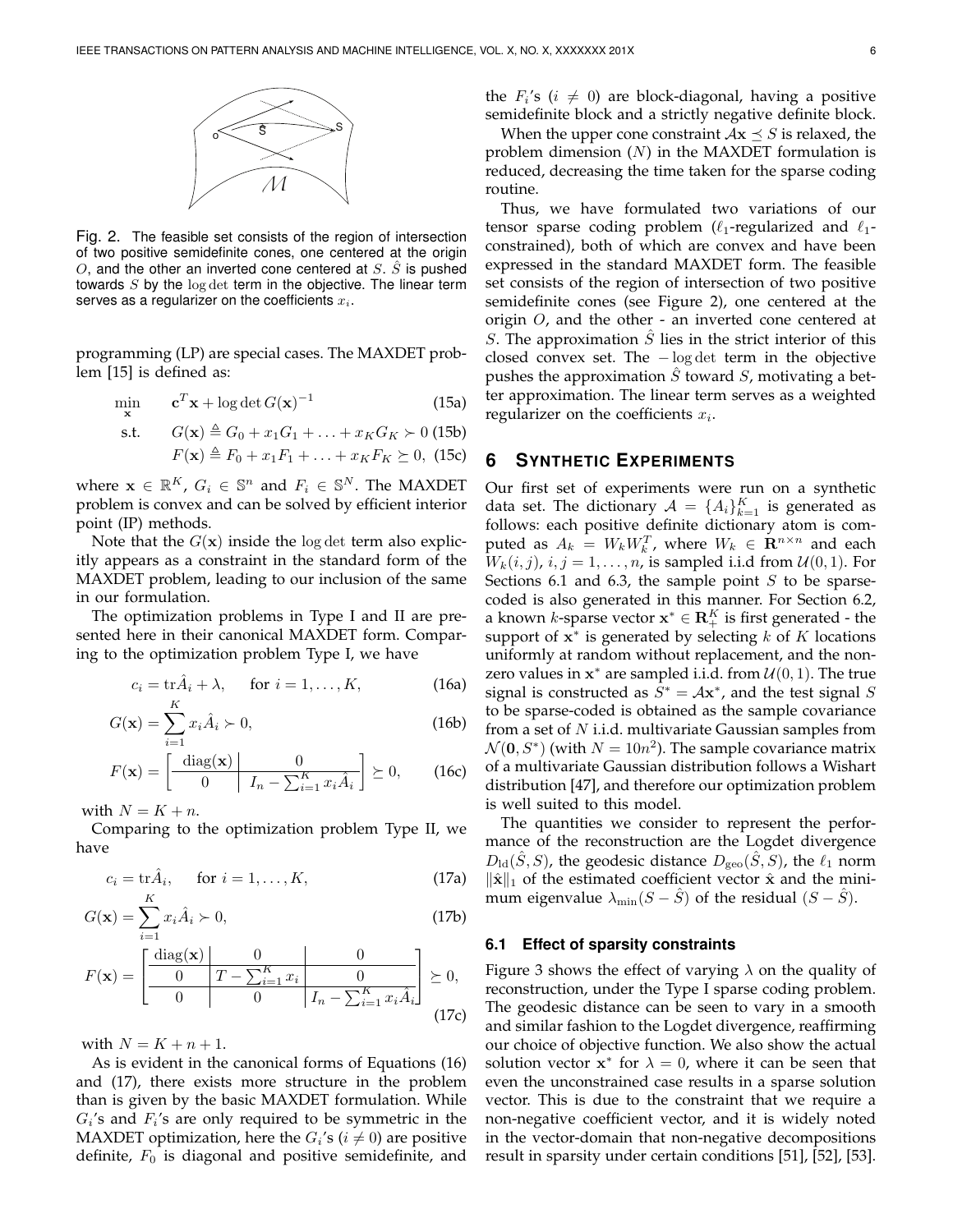

Fig. 4. Comparison of 1-NN, tensor and vector sparse coding - geodesic distance (upper row) and coefficient estimation error (lower row). The x-axis shows the normalized  $\ell_1$  constraint parameter  $T/\|\mathbf{x}^*\|_1$ , *i.e.*, the  $\ell_1$  'budget' is varied as a fraction of the  $\ell_1$  norm of the true solution  $x^*$ . The problem sizes are  $(n, K, k) = (5, 15, 3)$  for column 1,  $(6, 18, 3)$  for column 2, and  $(7, 28, 3)$  for column 3 (Best viewed in color).



Fig. 3. Plot of the various quantities vs.  $\lambda$  for  $n = 5$ ,  $K = 60$ . We show  $D_{\text{ld}}(\tilde{S}, S)$ ,  $D_{\text{geo}}(\tilde{S}, S)$ ,  $\|\hat{\mathbf{x}}\|_1$ , as well as  $\lambda_{\min}(S-\hat{S})$ , plotted in logarithmic scale. The  $\lambda$  values are varied logarithmically. The solution vector  $\hat{x}$  in the unconstrained case is also shown on the right, and is observed to be sparse even without explicitly enforcing any sparsity.

#### **6.2 Comparison with Vector Sparse Coding**

In order to clarify the need for a direct tensor sparse coding method, instead of vectorizing the SPD matrix and performing vector sparse coding, the advantages of the former over the latter must be demonstrated. The data is generated according to the procedure in the beginning of Section 6. Since we know the true x ∗ that

generated the test signal  $S$  from the dictionary, we can consider the efficiency in recovering this true coefficient vector. The  $\ell_1$ -constrained sparse coding technique is used, where the constraint  $T$  is varied as a fraction of the true required 'budget'  $\|\mathbf{x}^*\|_1$ , *i.e., T*  $\in$   $[0, \|\mathbf{x}^*\|_1]$ . We show results for cases where the constraint  $\hat{S} \preceq S$  is retained ("2-cone") and relaxed ("1-cone"). For a baseline, we also show the performance of the 1-nearest-neighbor reconstruction (1-NN), where x ∗ is an all-zero vector except for a non-zero coefficient at the index corresponding to the nearest atom.

For the vector sparse coding case, we vectorize, for both the signal and the dictionary, and solve the following optimization problem:

$$
\min_{\mathbf{x} \ge 0} \qquad \qquad \|\mathbf{s} - D\mathbf{x}\|_{2}^{2}
$$
\n
$$
\text{s.t.} \qquad \qquad \|\mathbf{x}\|_{1} \le T,
$$

where  $\mathbf{s} = \text{vecu}(S)$ ,  $D = [\mathbf{a}_1 \dots \mathbf{a}_K]$  where  $\mathbf{a}_i = \text{vecu}(A_i)$ , and vecu is a function denoting the vectorization of the upper triangular part of the argument matrix. We retain the non-negativity constraint on the coefficients here as well for a fair comparison. The matrix reconstruction is then obtained as  $\hat{S} = \text{vecu}^{-1}(\hat{\mathbf{s}})$  where  $\hat{\mathbf{s}} = D\mathbf{x}$ and vecu<sup>-1</sup> denotes the inverse of the upper triangular vectorization operation. This is repeated for matrix logarithms (since  $\log : \mathbf{S}_{++}^n \mapsto \mathbf{S}^n$ ) and the Cholesky factors of the positive definite matrices.

We compare the geodesic distance between the reconstruction and the true covariance  $D_{\text{geo}}(\hat{S}, S^*)$  as well as the error in the coefficient vector  $\|\mathbf{x} - \mathbf{x}^*\|_2^2$  in the tensor and vector sparse coding approaches.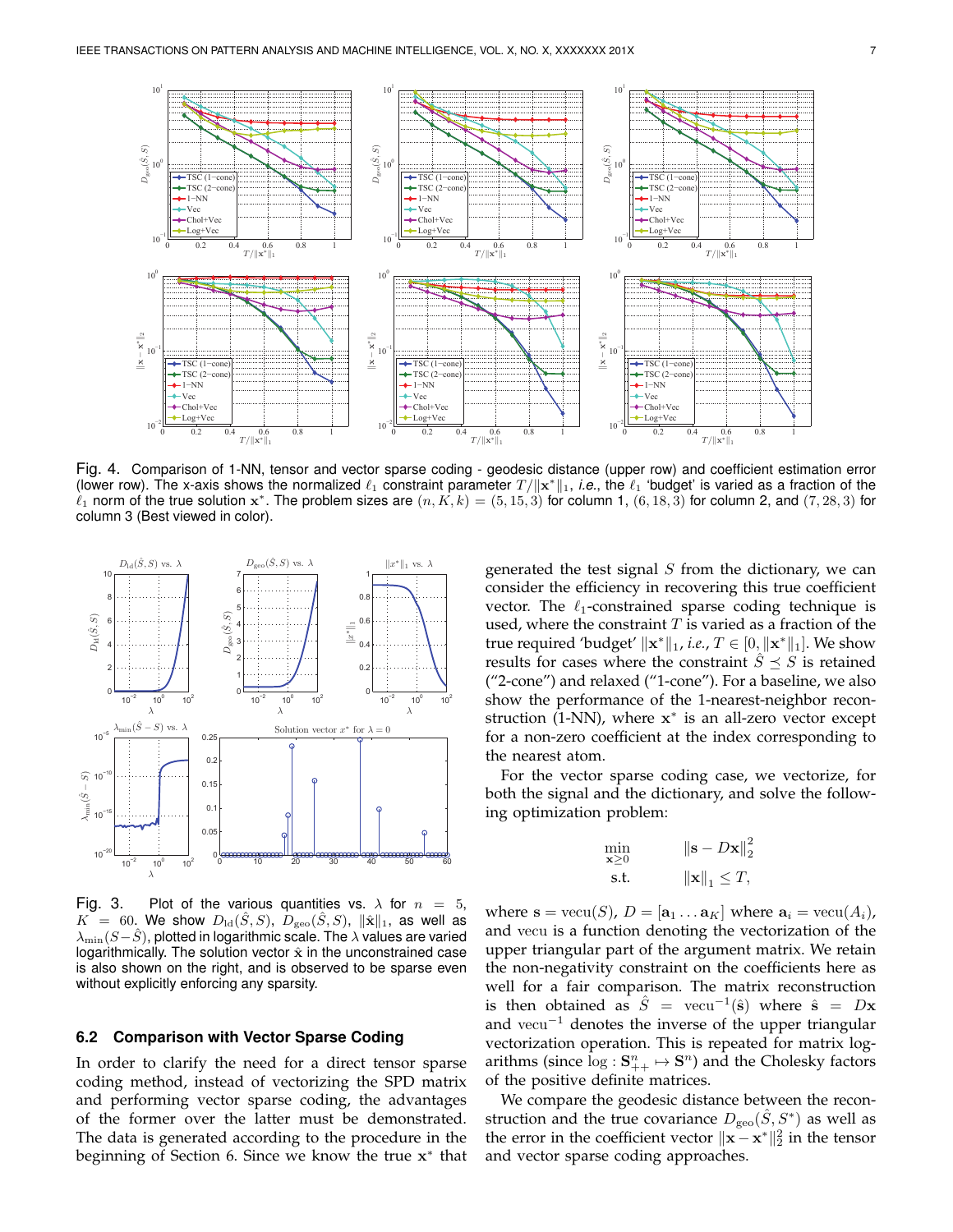This is performed over 100 different coefficient vectors, given a fixed dictionary. The  $\ell_1$ -constrained sparse coding is used for both the tensor and vector cases, and the constraint  $T$  is varied as a fraction of the true required 'budget'  $\|\mathbf{x}^*\|_1$ .

Figure 4 shows the comparison of geodesic distance between the reconstruction and the true covariance, for varying 'budget' constraints on the  $\ell_1$  norm of x. Clearly the tensor sparse coding provides a more rigorous reconstruction in terms of the distance metric on the manifold. In fact even when the full  $\ell_1$  budget is provided, the vector case does not provide as good a reconstruction as the tensor algorithm that operates directly in the space of SPD matrices. The plot is shown in a log-scale to clearly show the gap between the two curves at  $T = \|\mathbf{x}^*\|_1$ . The "1-cone" and "2-cone" curves are alike up to a certain T, but after that the effect of the extra constraint in preventing a more closer approximation is visible.

From a sparse signal recovery viewpoint, we may compare the coefficient estimation error, also shown in Figure 4. In this case as well, the tensor sparse coding outperforms the vector method above a certain  $\ell_1$  constraint limit. The results are shown for three different problem sizes  $(n, K, k)$ :  $(5, 15, 3)$ ,  $(6, 18, 3)$  and  $(7, 28, 3)$ .

This experiment validates the importance of being able to perform sparse coding of positive definite matrices directly without resorting to vectorization.

#### **6.3 Effect of normalization**

Given a set of signals  $S = \{S_j\}_{j=1}^N$  dictionary learning usually entails learning both the dictionary  $A$  as well as the sparse coefficients  $x_j$ ,  $j = 1, \ldots, N$ . However, the product  $S = Ax$  can only be determined up to a scaling factor, and one can arbitrarily scale up the "size" of the atoms in order to reduce the  $\|x\|_1$  term in the objective. Therefore, as is common in the vector dictionary learning literature, we attempt to normalize the dictionary atoms to have unit "size" in some sense. Three different normalization schemes were tested on the dictionary atoms:

- 1) by spectral norm,  $||A_i||_2 = 1$ ,
- 2) by Frobenius norm,  $||A_i||_F = 1$ , and
- 3) by trace,  $tr(A_i) = 1$ .

As we vary  $\lambda$ , we only get a proportional change in the four quantities mentioned above. This can be explained by the fact that all matrix norms are equivalent. Therefore, throughout the rest of this work, we adhere to normalization by trace:  $tr(A_i) = 1$ .

## **7 RECOGNITION EXPERIMENTS**

We evaluate the tensor sparse coding algorithm in a classification framework, where the training data is used as a dictionary  $A$ , and the test point  $S$  is approximated by a sparse non-negative linear combination of the dictionary atoms. In all the following experiments, we use the Type I objective function for sparse coding, with  $\lambda = 10^{-3}$ .

The datasets used are comprised of region covariance descriptors from various applications such as human appearance modeling, texture classification and face recognition.

The baseline comparison for classification is K-nearestneighbor (KNN) approach using the geodesic distance (1), which we refer to as *geodesic KNN* (or geo-KNN). We also compare with a multi-class support vector machine (SVM) classifier with a radial basis kernel, computed as:

$$
K(C_i, C_j) = \exp\left(-\frac{D_{\text{geo}}^2(C_i, C_j)}{2\sigma^2}\right),\,
$$

with bandwidth σ. This is referred to as *geodesic SVM* (or geo-SVM). Both of the above approaches operate directly on the region covariances for classification. The parameters K and  $\sigma$  for the baseline approaches were chosen based on cross-validation.

Much of the relevant literature on region covariances uses geodesic KNN for classification. Further, SVMs are powerful classifiers and very popular in computer vision applications. These reasons motivated our choice of the two algorithms to compare our results.

#### **7.1 Human Appearance Descriptors**

In this section, we present experiments on classification of human appearances, based on region covariance features. We use a subset of the 18-class *Cam5* dataset from [16], from which we choose the 16 classes which contain at least 10 data points each. The dataset contains a total of 407 images from these 16 classes. Representative images from the dataset are shown in Figure 5. The descriptors are  $5 \times 5$  covariances computed from the  $\{R,G,B,I_x,I_y\}$  features at each pixel corresponding to the human foreground blobs. From each of the 16 classes, we select 5 points for training and the remaining are used for testing.

Our sparse coding method is used for classification as follows: The training data from each class forms a dictionary  $A_m$ ,  $m = 1, \ldots, M$ , where M is the number of classes ( $M = 16$  here). The class dictionaries are concatenated into one large dictionary A:

$$
\mathcal{A} = [\mathcal{A}_1 \mid \mathcal{A}_2 \mid \ldots \mid \mathcal{A}_M].
$$

The test signal S is sparse coded over this *combined* dictionary, to yield a sparse coefficient vector x. This vector consists of the coefficients corresponding to atoms from different classes  $1, \ldots, M$ , and can be written as

$$
\mathbf{x} = \left[ \begin{array}{c|c|c|c} \mathbf{x}_1^T & \mathbf{x}_2^T & \dots & \mathbf{x}_M^T \end{array} \right]^T.
$$

The class-wise reconstruction  $\hat{S}_m$  is then obtained as  $\hat{S}_m = A_m \mathbf{x}_m$ , and the class-wise reconstruction error is computed as  $E_m = D_{\text{ld}}(\hat{S}_m, S)$ . The label  $m^*$  of the dictionary offering the minimum reconstruction error is then assigned to the test signal  $S$ .

$$
m^* = \underset{m}{\text{arg\,min}} \ D_{\text{ld}}\left(\hat{S}_m, S\right).
$$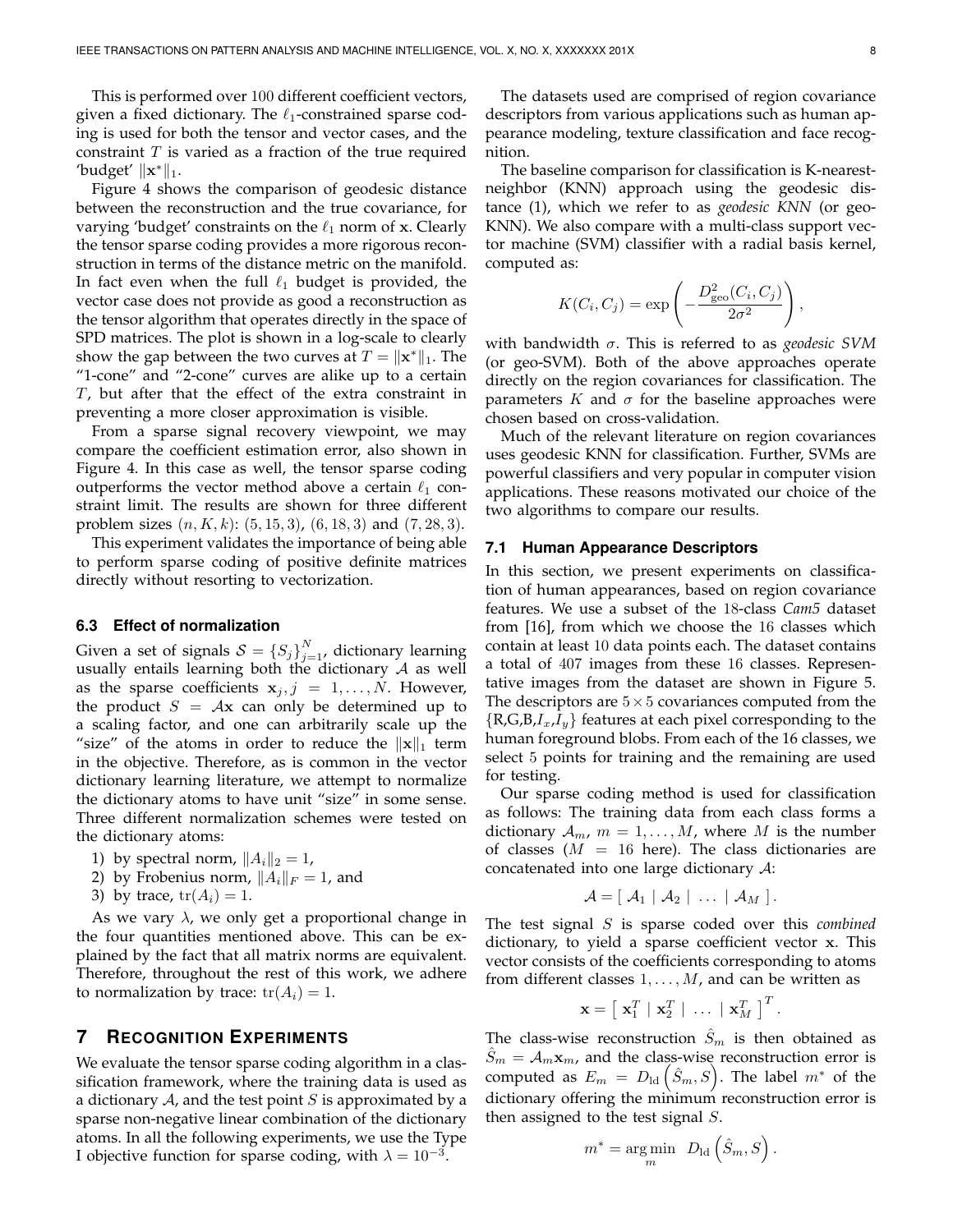This approach is adapted from [54], and we refer to this as the *combined dictionary approach*.

We apply this combined dictionary approach to the problem of classifying human appearances, forming a dictionary A of  $K = 80$  atoms. For this experiment, in addition to the reconstruction error-based classification (REC), we also compute a weighted label vote (WLV) for each class from the corresponding coefficient values, and use this as a score for classification:

$$
m^* = \underset{m}{\arg \max} \ \ \|\mathbf{x}_m\|_1.
$$



Fig. 5. Representative images from the *Cam5* dataset.

| Classifier                 | Accuracy $(\% )$ |  |  |  |  |
|----------------------------|------------------|--|--|--|--|
| Geo-KNN $(K = 5)$          | 66.95 (4.89)     |  |  |  |  |
| Geo-SVM ( $\sigma = 0.5$ ) | 77.64 (5.96)     |  |  |  |  |
| VSC + WLV (Vec)            | 62.00 (3.89)     |  |  |  |  |
| $VSC + REC$ (Vec)<br>٠     | 62.16(3.67)      |  |  |  |  |
| VSC + WLV (Chol)           | 73.53 (2.98)     |  |  |  |  |
| $VSC + REC (Chol)$         | 76.40 (2.84)     |  |  |  |  |
| TSC + WLV                  | 78.62 (1.49)     |  |  |  |  |
| $TSC + RFC$                | 77.85 (2.50)     |  |  |  |  |

#### TABLE 1

Mean classification accuracy for the *Cam5* dataset. Results are averaged over 100 trials and standard deviation values are also shown in parentheses.

The classification accuracy for this dataset averaged over 100 random train-test splits is shown in Table 1. The sparse coding results provide a notable increase in accuracy compared to the KNN or SVM techniques. We also show the REC and WLV classification accuracies with the vectorized upper-triangular parts of the covariances. This is obtained using traditional vector sparse coding (VSC), *i.e.*, the Lasso problem of [1]. In addition, the vectorized upper-triangular part of the Cholesky factor of each positive definite matrix descriptor is also used in the vector sparse coding framework for both REC and WLV classification. These results are also included in Table 1.

The tensor sparse coding approaches for appearance recognition outperform the KNN and SVM baseline algorithms, and also the vector sparse coding-based approaches. This demonstrates that sparse coding techniques that retain the positive definiteness of the data points yield better results not only with synthetic data but also in practical computer vision applications.

### **7.2 Face Recognition**

In this section, we present experimental results for face recognition from grayscale images. This is performed over a subset of the FERET face database [55], consisting of grayscale images of 10 subjects, where each individual represents a separate class. The frontal or near-frontal images corresponding to the two-letter codes *'ba'*, *'bd'*, *'be'*, *'bf'*, *'bg'*, *'bj'*, and *'bk'* are used for our experiments, leading to a total of 70 face images. We extract Gaborbased region covariances from each face image following the approach of Pang et al. [26].

We crop the images based on the eye positions, and resize them to be of size  $60 \times 60$  pixels. The Gabor filters [26] corresponding to 8 orientations ( $u = 0, \ldots, 7$ ) and 5 scales ( $v = 0, \ldots, 4$ ) are applied to each image, resulting in 40 different filter responses  $g_{uv}$ . In addition, we also test on features such as  $(x, y)$  spatial location of pixels in the image, image intensity  $I$ , derivatives of image intensity  $I_x, I_y, I_{xx}, I_{yy}$  and gradient orientation  $\arctan I_y/I_x$ . The different sets of features used in the covariance descriptor construction are described in Table 2.

| Mode           | <b>Feature Set</b>                                                               |
|----------------|----------------------------------------------------------------------------------|
| 1              | $\left[x y I  I_x   I_y   I_{xx}   I_{yy}  \right]$                              |
| $\overline{2}$ | $\left  x y  I_x  I_y  I_{xx}  I_{yy}   \arctan \frac{ I_y  }{ I_x  } \right $   |
| 3              | $[x y   I_x    I_y    I_{xx}    I_{yy} ]$                                        |
|                | $\left  x y I  I_x   I_y   I_{xx}   I_{yy}  \arctan \frac{ I_y }{ I_x } \right $ |
| 5              | $[x \ y \ g_{00} \ g_{01} \ \ldots \ g_{7v_{\text{max}}} ]$                      |
| 6              | $[x y I g_{00} g_{01} \dots g_{7v_{\text{max}}}]$                                |
| 7              | $ g_{00} g_{01} \dots g_{7v_{\text{max}}}  $                                     |

TABLE 2

Features used in construction of region covariances for face recognition on the FERET face dataset. Feature sets 5–7 consist of 5 subsets each (a)–(e), where the number of octaves

is varied from  $v_{\text{max}} = 0, \ldots, 4$ .

We compute the region covariance descriptor over the entire face only, and not subsections of each face image as was done in [26]. At each iteration of the experiment, 4 out of 7 images from each subject are taken for training, and the remaining 3 are used as test images, yielding a total of  $\binom{7}{3} = 35$  different train-test splits.

The face recognition is performed using the reconstruction error-based approach. In addition to the combined dictionary approach explained before, we also classify the signal by sparse coding it with each class dictionary  $A_m$  independently to obtain the coefficient vector  $\mathbf{x}_m$ , and predicting the label  $m^*$  as:

$$
m^* = \underset{m}{\text{arg}\min} \ \ D_{\text{ld}}\left(\hat{S}_m, S\right)
$$

.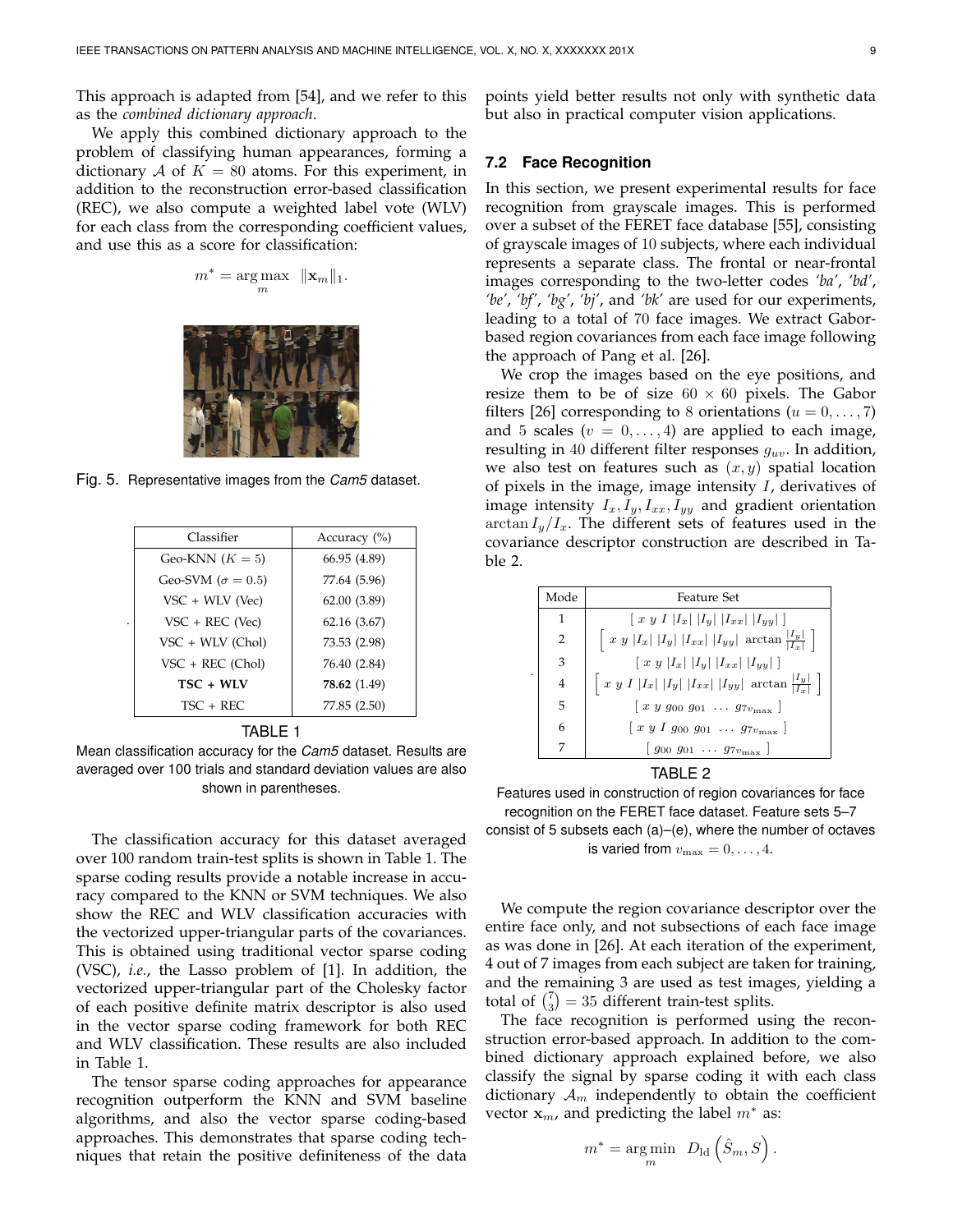TABLE 3 Mean classification accuracy for the *FERET* face recognition dataset. Results are averaged are over 35 trials, and standard deviations are provided in parenthesis.

.

| Mode    | Covariances      |               |                  |               | Precisions    |               |              |               | Geo-KNN        | Geo-SVM         |
|---------|------------------|---------------|------------------|---------------|---------------|---------------|--------------|---------------|----------------|-----------------|
| (n)     | Separate $(\% )$ |               | Combined $(\% )$ |               | Separate (%)  |               | Combined (%) |               | $\binom{0}{0}$ | (%)             |
|         | 1-cone           | 2-cone        | 1-cone           | 2-cone        | 1-cone        | 2-cone        | 1-cone       | 2-cone        | $K=1$          | $\sigma = 20.0$ |
| 1(7)    | 85.81 (9.57)     | 85.81 (10.40) | 83.24 (10.40)    | 79.14(11.14)  | 76.48 (10.26) | 76.67 (11.63) | 40.86 (6.14) | 43.81 (5.17)  | 77.62 (9.55)   | 66.95 (7.23)    |
| 2(7)    | 69.24 (12.75)    | 64.76 (11.93) | 71.33 (11.82)    | 64.19 (13.20) | 53.71 (10.59) | 54.95 (11.94) | 20.95 (7.28) | 24.76 (6.49)  | 62.67(9.62)    | 49.62 (8.08)    |
| 3(6)    | 65.24 (11.96)    | 64.48 (14.14) | 71.43 (13.12)    | 65.33 (13.62) | 53.24 (10.00) | 52.57 (10.78) | 16.48 (6.90) | 17.43 (6.81)  | 61.33 (10.76)  | 49.33 (7.51)    |
| 4(8)    | 86.76 (9.27)     | 84.19 (10.55) | 84.76 (10.46)    | 76.95 (9.87)  | 77.33 (10.47) | 79.05 (11.00) | 44.10 (3.57) | 48.57 (4.67)  | 78.48 (10.28)  | 67.71 (7.84)    |
| 5a (10) | 83.52 (10.69)    | 73.05 (11.69) | 83.52 (12.39)    | 75.62 (11.43) | 38.67 (8.33)  | 38.29 (9.74)  | 18.38 (6.87) | 18.48 (6.96)  | 79.62 (12.47)  | 70.57 (8.38)    |
| 5b(18)  | 93.24 (4.81)     | 80.00 (8.69)  | 94.10 (4.79)     | 79.81 (8.35)  | 47.43 (10.14) | 53.43 (9.68)  | 20.19 (7.47) | 23.71 (6.51)  | 86.10 (7.83)   | 83.62 (7.62)    |
| 5c (26) | 93.81 (4.79)     | 76.19 (7.35)  | 91.43 (4.80)     | 72.95 (6.98)  | 72.57 (10.51) | 71.81 (11.91) | 50.38 (9.94) | 56.10 (8.49)  | 90.57 (6.78)   | 88.86 (6.76)    |
| 5d (34) | 95.81 (3.77)     | 74.29 (9.55)  | 92.48 (4.80)     | 67.52(9.41)   | 81.52 (10.15) | 67.14 (10.99) | 58.38 (8.52) | 63.52 (9.39)  | 91.81 (6.34)   | 91.71 (6.29)    |
| 5e (42) | 94.76 (5.36)     | 70.00 (10.54) | 90.10 (7.01)     | 64.10 (8.73)  | 91.62 (6.49)  | 69.52 (9.92)  | 76.29 (8.57) | 63.62 (10.37) | 92.48 (5.54)   | 94.95 (4.67)    |
| 6a (11) | 89.24 (7.81)     | 80.95 (11.73) | 89.33 (7.92)     | 81.33 (10.87) | 48.76 (10.24) | 48.67 (10.05) | 20.10(9.61)  | 20.19 (9.79)  | 85.81 (9.10)   | 79.14 (7.57)    |
| 6b (19) | 94.10 (4.79)     | 83.90 (8.22)  | 95.33 (4.52)     | 83.05 (7.53)  | 54.38 (12.03) | 61.81(8.45)   | 22.00(7.61)  | 27.90 (6.62)  | 89.81 (5.91)   | 88.19 (7.53)    |
| 6c (27) | 95.62(3.63)      | 79.43 (6.64)  | 92.86 (4.00)     | 76.00 (8.20)  | 74.48 (10.98) | 76.10 (12.28) | 51.43 (9.80) | 58.86 (10.30) | 93.14 (6.07)   | 91.14 (6.37)    |
| 6d(35)  | 96.48 (3.73)     | 75.14 (9.13)  | 94.29 (4.33)     | 70.38 (8.76)  | 84.19 (8.99)  | 68.67 (11.77) | 61.43(8.02)  | 65.33 (9.77)  | 92.76 (6.09)   | 92.57 (5.41)    |
| 6e (43) | 95.52(4.91)      | 71.05 (11.35) | 91.24 (6.67)     | 65.24 (10.09) | 93.24 (5.77)  | 70.10 (9.14)  | 78.10 (7.86) | 64.57 (10.11) | 92.76 (5.49)   | 95.52 (4.29)    |
| 7a (8)  | 78.76 (9.30)     | 73.24 (11.03) | 79.52 (9.96)     | 73.24 (9.81)  | 38.86 (9.01)  | 39.24 (8.84)  | 25.71 (6.20) | 25.81(6.14)   | 70.95 (12.74)  | 63.43 (10.88)   |
| 7b(16)  | 92.19 (5.80)     | 77.81 (8.24)  | 91.71 (5.93)     | 77.52 (7.74)  | 46.29 (10.26) | 50.10 (7.99)  | 20.67 (6.70) | 21.90 (5.82)  | 83.62 (9.84)   | 84.29 (7.02)    |
| 7c (24) | 92.10 (5.86)     | 75.43 (5.35)  | 87.14 (5.92)     | 71.90 (8.41)  | 69.62 (9.01)  | 65.71 (11.42) | 48.86 (9.15) | 53.14 (8.35)  | 86.10 (7.62)   | 86.29 (7.47)    |
| 7d (32) | 93.05 (4.94)     | 72.29 (9.49)  | 90.48 (5.86)     | 65.24 (9.16)  | 78.67 (8.88)  | 62.29 (11.15) | 53.05 (9.51) | 57.81 (8.76)  | 89.14 (7.14)   | 89.43 (6.50)    |
| 7e (40) | 93.05 (5.77)     | 68.86 (11.27) | 88.29 (6.34)     | 61.90 (12.35) | 84.95 (7.36)  | 68.86 (9.01)  | 72.67 (8.00) | 60.67 (9.75)  | 89.71 (6.44)   | 92.95 (5.39)    |
| Mean    | 88.86 %          | 75.31 %       | 87.50 %          | 72.18 %       | $66.63~\%$    | 61.84 %       | 42.11 %      | 42.96 %       | 83.92 %        | 80.33 %         |

We refer to this method as the *separate dictionary approach*.

The dictionaries are composed of the covariance descriptors from the training images. This is compared to the recognition performance using geodesic KNN and geodesic SVM.

Since the inverse of a positive definite matrix is also positive definite, we repeat the same experiment with the inverse covariances (or precision matrices). Since the geodesic distance between two matrices  $A$  and  $B$  is identical to that between  $A^{-1}$  and  $B^{-1}$ ,

$$
D_{\rm geo}(A, B) = D_{\rm geo}(A^{-1}, B^{-1}),
$$

the KNN and SVM classifiers do not differ in performance between covariance and precision matrices.

Further, we show the recognition performance when the upper cone constraint is relaxed ("1-cone") and compare it to the case where it is retained ("2-cone").

The mean classification accuracy over 35 trials is presented in Table 3 for each covariance feature mode. The best performance is obtained when using feature set  $6d$  - the  $(x, y)$  location, image intensity, and 4 octaves of Gabor filter responses. Approaches based on vector sparse coding show an inferior performance compared to those based on tensor sparse coding, and are omitted here due to lack of space.

#### **7.3 Texture Classification**

In this section we present experimental results on texture classification with the Brodatz dataset [56]. We use the training images from the dataset which form the five 5-class, two 10-class, two 16-class, and three 2-class texture mosaics. Each texture class corresponds to one training image of  $256 \times 256$  pixels, which is broken down into non-overlapping blocks of  $32 \times 32$  pixels. A  $5 \times 5$ covariance descriptor is then computed from each of these blocks, using the grayscale intensities and absolute values of the first- and second-order spatial derivatives,  $\{I, |I_x|, |I_y|, |I_{xx}|, |I_{yy}|\}.$ 

There are 64 covariance descriptors from each texture class, of which 8 descriptors from each class are chosen for training, and the remaining are used for testing. The classification results are averaged over 20 random traintest splits, and are shown in Table 4.

Similar to the previous section, we also repeat the same experiments with the inverse covariances descriptors, and by relaxing the extra cone constraint. The best sparse coding-based approach performs competitively with the baseline KNN and SVM approaches.

Note that the KNN and SVM approaches have had their respective parameters optimized for best performance through cross-validation. Their accuracy varies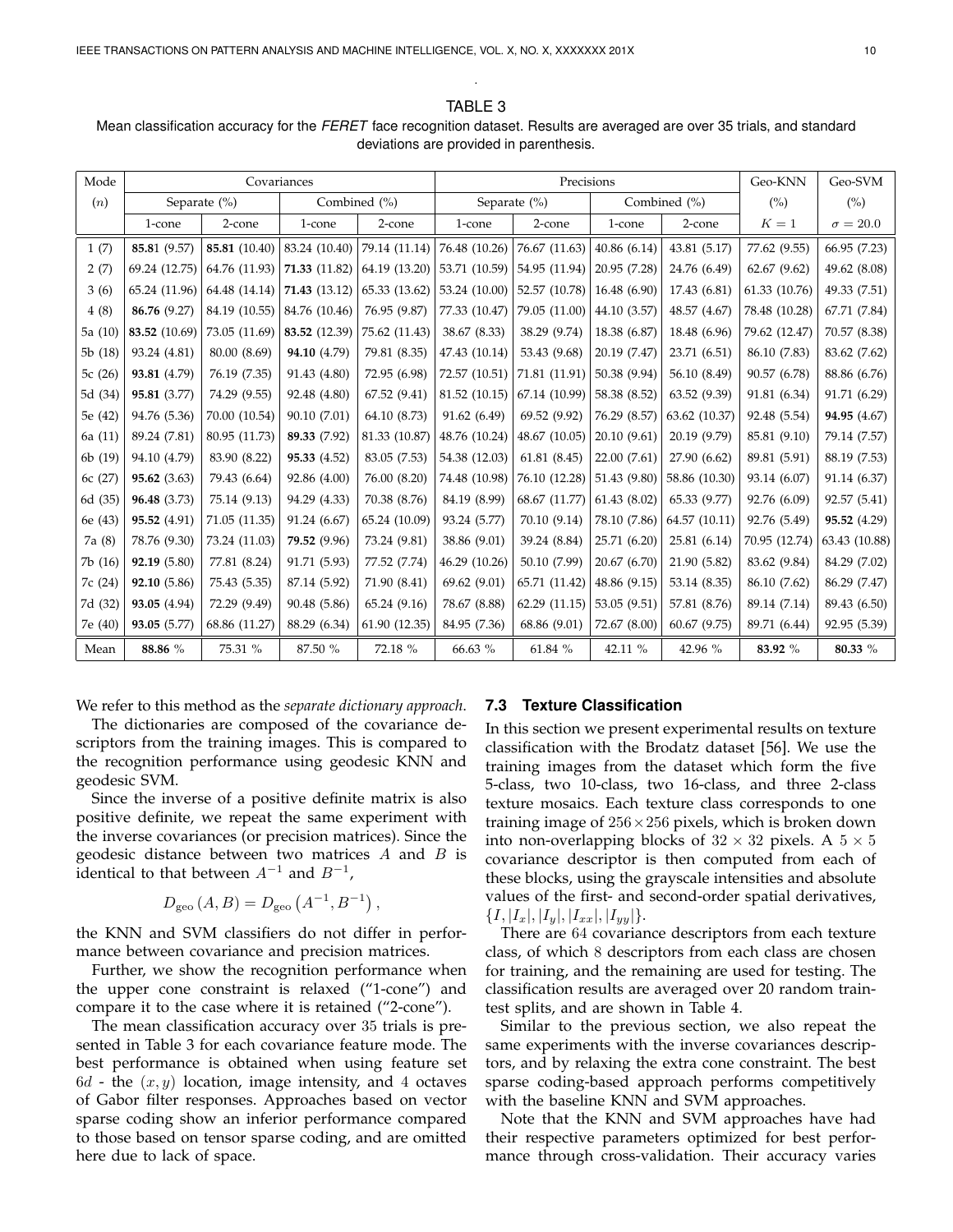TABLE 4 Mean classification accuracy for the *Brodatz* mosaic dataset. Results are averaged are over 20 trials, and standard deviations are provided in parenthesis.

.

| Mode  | Covariances      |              |              |              | Precisions       |              |              |              | Geo-KNN      | Geo-SVM         |
|-------|------------------|--------------|--------------|--------------|------------------|--------------|--------------|--------------|--------------|-----------------|
| (n)   | Separate $(\% )$ |              | Combined (%) |              | Separate $(\% )$ |              | Combined (%) |              | (%)          | $(\%)$          |
|       | 1-cone           | 2-cone       | 1-cone       | 2-cone       | 1-cone           | 2-cone       | 1-cone       | 2-cone       | $K=1$        | $\sigma = 0.6$  |
| 1(5)  | 99.43 (0.63)     | 99.00 (0.62) | 99.29(0.41)  | 98.79 (0.74) | 99.41 (0.62)     | 99.45 (0.47) | 99.18 (0.41) | 98.84 (0.54) | 98.88 (0.63) | 99.14 (0.72)    |
| 2(5)  | 93.13 (2.75)     | 91.66 (2.97) | 86.09(2.36)  | 84.89(2.31)  | 93.20(2.61)      | 92.32 (2.87) | 87.98 (2.47) | 86.86 (2.50) | 92.00 (2.27) | 91.04 (2.31)    |
| 3(5)  | 89.25 (2.47)     | 87.95 (2.55) | 81.93 (2.59) | 80.00 (3.04) | 89.32 (2.20)     | 87.86 (2.89) | 82.54 (2.87) | 82.11 (2.61) | 87.21 (2.19) | 88.79 (2.19)    |
| 4(5)  | 85.36 (3.28)     | 84.05 (3.14) | 83.41(2.59)  | 82.05 (2.55) | 85.64 (2.84)     | 84.05 (2.82) | 83.66 (1.97) | 82.39 (2.57) | 92.55 (1.47) | 94.79 (1.38)    |
| 5(5)  | 86.52 (1.83)     | 84.21 (2.48) | 76.91 (3.26) | 74.39 (3.38) | 87.02 (1.50)     | 86.93 (1.99) | 75.34 (2.51) | 73.89 (2.61) | 92.84 (1.48) | 94.55 (0.98)    |
| 6(16) | 85.59 (1.02)     | 84.19 (0.84) | 80.02(1.15)  | 78.90 (1.05) | 85.56 (1.08)     | 84.50 (1.36) | 79.47 (0.97) | 78.33 (1.11) | 83.91 (0.98) | 82.04 (1.98)    |
| 7(16) | 78.95 (1.52)     | 76.57 (1.30) | 70.11(0.99)  | 68.47 (1.35) | 79.15 (1.35)     | 77.58 (1.67) | 71.73 (1.32) | 70.08 (1.47) | 76.57 (1.34) | 80.18 (1.07)    |
| 8(10) | 87.71 (1.65)     | 86.13 (2.15) | 84.81(2.20)  | 83.79 (2.03) | 87.48 (1.48)     | 86.59 (1.77) | 84.40 (2.04) | 83.46 (2.06) | 87.84 (1.48) | 86.83 (3.94)    |
| 9(10) | 80.19 (1.88)     | 78.26 (1.69) | 71.63(1.84)  | 70.29(2.84)  | 81.06 (1.83)     | 79.78 (1.97) | 71.80(2.19)  | 71.50(2.15)  | 80.45 (2.08) | 82.21 (4.01)    |
| 10(2) | 99.87 (0.32)     | 99.87 (0.32) | 99.91 (0.27) | 99.82 (0.36) | 99.96 (0.19)     | 100.00(0.00) | 99.87 (0.32) | 99.78 (0.56) | 99.15 (0.82) | 99.82 (0.36)    |
| 11(2) | 99.20 (1.23)     | 98.84 (1.41) | 98.79(1.17)  | 97.99 (1.46) | 99.42 (1.07)     | 99.33 (1.26) | 98.53 (1.50) | 98.93 (1.40) | 99.82 (0.36) | 100.00 $(0.00)$ |
| 12(2) | 98.30 (1.49)     | 96.43 (2.02) | 96.34(2.49)  | 94.33(2.51)  | 98.62 (1.48)     | 99.06 (0.96) | 98.13 (1.54) | 98.79 (1.30) | 100.00(0.00) | 100.00(0.00)    |
| Mean  | 90.29 %          | 88.93 %      | 85.77 %      | 84.48 %      | 90.49 %          | 89.79 %      | 86.05 %      | 85.41 %      | 90.94 %      | 91.62 $%$       |

quite drastically for different parameter choices. On the other hand, our method's classification performance does not vary substantially with  $\lambda$ . In fact, for a wide variation in the values of  $\lambda$ , the final classification performance does not change drastically (although the individual coefficients of sparse coding do). While increasing  $\lambda$  results in a poorer reconstruction  $\ddot{S}$ , we are comparing the effect of different class dictionaries - the quality of approximation is decreased  $(D_{\text{ld}}(\tilde{S}_m, S))$  increases) for all classes  $m = 1, \ldots, M$ , leading to similar classification accuracies. This shows a certain robustness in our method with respect to the choice of parameter. Figure 6 shows how the accuracy varies with parameter choice for our method against the geodesic SVM for texture 12.

## **8 RELATION BETWEEN**  $D_{\text{geo}}$  and  $D_{\text{ld}}$

In this section we derive an interesting connection between the Riemannian geodesic distance and the Logdet divergence.

Let  $\lambda \sim \lambda(A, B)$  be the generalized eigenvalues of  $(A, B)$ . The Riemannian geodesic distance between A and  $B$  is given by

$$
D_{\rm geo}(A, B) = \left\| \log \left( B^{-1/2} A B^{-1/2} \right) \right\|_F.
$$

In terms of the generalized eigenvalues, the geodesic distance

$$
D_{\rm geo}(A, B) = ||\log \lambda||_2 = ||\log \left(\frac{1}{\lambda}\right)||_2.
$$

The general form of a Bregman divergence for matrix arguments is given by [57]

$$
D_{\varphi}(X,Y) = \varphi(X) - \varphi(Y) - \langle \nabla \varphi(Y), (X - Y) \rangle,
$$



Fig. 6. Variation in classification accuracy (texture 12) with parameter choice for tensor sparse coding and SVM approaches. The parameter  $\log_{10} \Theta$  is varied along the x-axis, and  $\Theta = \lambda$  for the tensor sparse coding approach and  $\Theta = \sigma$  for the geodesic SVM classifier. The former approach shows a largely consistent high performance.  $1\sigma$  standard deviation bars are also shown (Best viewed in color).

where  $\varphi(\cdot)$  is a strictly convex function over a convex set  $S$ , and is differentiable in relint(S) (relative interior). The last term denotes the matrix inner product  $\langle A, B \rangle = \text{tr}(AB^T).$ 

The Logdet divergence is derived from  $\varphi(X)$  =  $-\log \det X$  and is given by:

$$
D_{\rm ld}(A, B) = \log \det A^{-1} - \log \det B^{-1} - \langle -B^{-1}, A - B \rangle
$$
  
since  $\nabla (-\log \det X) = -X^{-1}$   
 $= -\log \det (B^{-1}A) + \text{tr} (B^{-1}A - B^{-1}B).$ 

$$
\therefore D_{\rm ld}(A, B) = \text{tr}\left(B^{-1}A\right) - \log \det\left(B^{-1}A\right) - n. \tag{18}
$$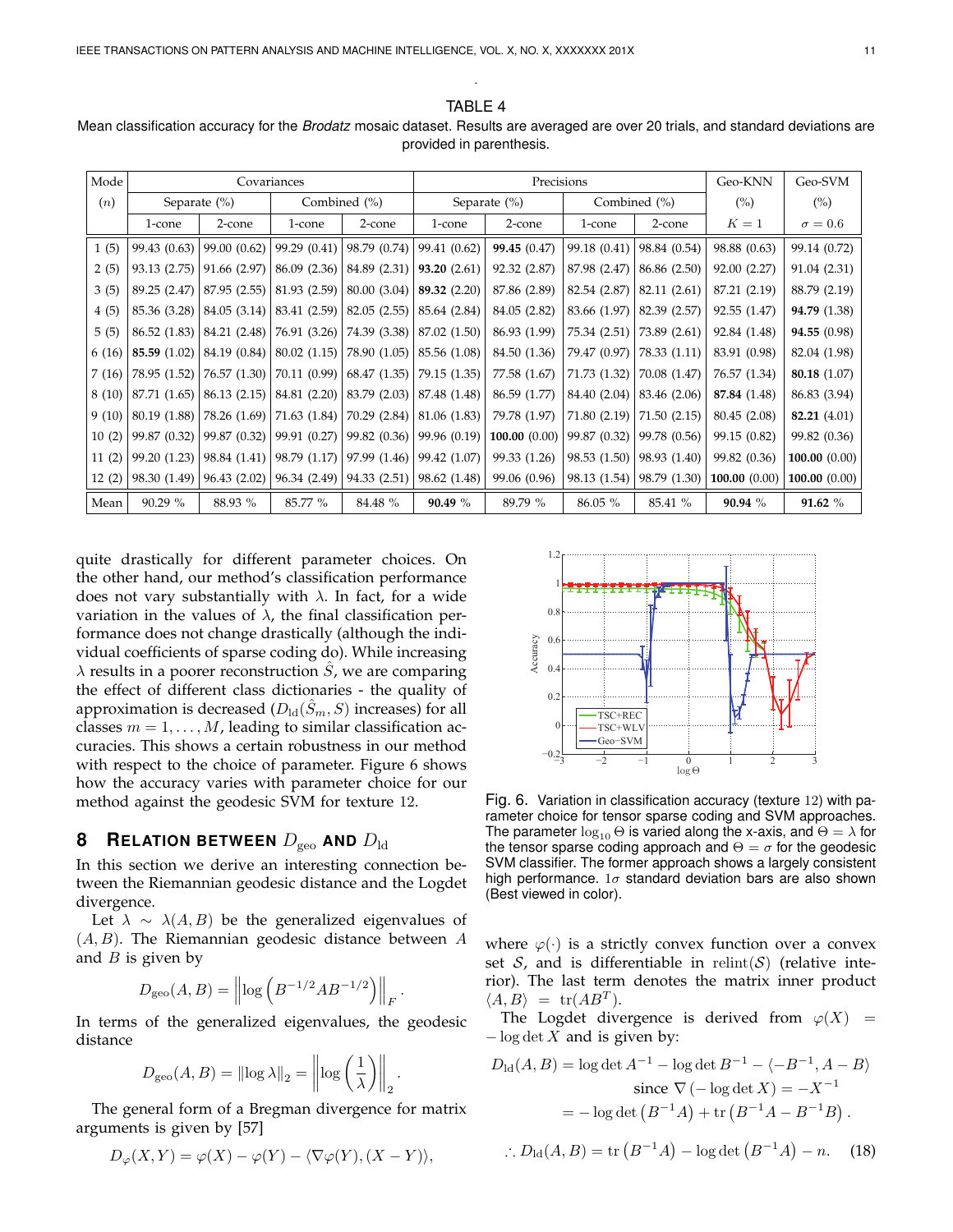The second term in the above equation can be written in terms of  $\lambda$  as:

$$
-\log \det (B^{-1}A) = \text{tr}\left(\log (B^{-1}A)^{-1}\right) = \sum_{i=1}^{n} \log \left(\frac{1}{\lambda_i}\right).
$$

In our sparse coding formulation, we require that the approximation  $\hat{S} \preceq S$ , the original signal. If  $B = S$  and  $A = \hat{S}$ , then  $A \preceq B$ , or  $B^{-1}A \preceq I_n$ . Therefore, for  $i =$  $1, \ldots, n$ 

$$
\lambda_i \leq 1 \Longrightarrow \frac{1}{\lambda_i} \geq 1 \Longrightarrow \log\left(\frac{1}{\lambda_i}\right) \geq 0.
$$

Since the elements in the sum are all non-negative,

$$
-\log \det (AB^{-1}) = \sum_{i=1}^{n} \log \left(\frac{1}{\lambda_i}\right) = \sum_{i=1}^{n} \left| \log \left(\frac{1}{\lambda_i}\right) \right|
$$

$$
= \left\| \log \left(\frac{1}{\lambda}\right) \right\|_1.
$$

Plugging back into Equation (18), we have

$$
D_{\rm ld}(A, B) = \left\| \log \left( \frac{1}{\lambda} \right) \right\|_1 + \langle B^{-1}, A - B \rangle, \qquad (19)
$$

which is a combination of

- 1) an  $\ell_1$ -norm term of reciprocal generalized eigenvalues of  $(A, B)$ , denoted by  $D_{L1}(A, B)$ , and
- 2) the component of the difference between  $A$  and  $B$ in the direction of the tangent of  $\varphi(\cdot) = -\log \det(\cdot)$ evaluated at B.

When  $\lambda$  is very close to 1, or  $|1 - \lambda| \ll 1$ , setting  $x =$  $\lambda-1$  and using the Taylor's approximation  $\log(1+x) \approx x$ when  $|x| \ll 1$ , the geodesic distance can be rewritten as follows:

$$
D_{\text{geo}}(A, B) = ||\log(\lambda)||_2 \approx ||\lambda - 1||_2
$$
  
=  $||B^{-1}A - I_n||_F$   
=  $||B^{-1}(A - B)||_F$   
 $D_{\text{geo}}^2(A, B) \approx \text{tr}\left\{ (B^{-1}(A - B))^2 \right\}$  when  $\lambda \approx 1$ .

Similarly, rewriting the second term in Equation (19), we get

$$
D_{\rm ld}(A, B) = \left\| \log \left( \frac{1}{\lambda} \right) \right\|_1 + \text{tr} \left\{ B^{-1} \left( A - B \right) \right\}.
$$

It is interesting that the second term of the Logdet divergence forms a different  $\ell_1-\ell_2$  type similarity with the approximate geodesic distance when  $\lambda \approx 1$ . Thus there is a two-fold connection between the Riemannian geodesic distance and the Logdet divergence.

Therefore, in our framework, specifically under the condition that  $\hat{S} \preceq S$ ,

$$
D_{\text{geo}}(A, B) = \left\| \log \left( \frac{1}{\lambda} \right) \right\|_2
$$

$$
D_{\text{L1}}(A, B) = \left\| \log \left( \frac{1}{\lambda} \right) \right\|_1
$$

$$
D_{\text{ld}}(A, B) = D_{\text{L1}}(A, B) + \text{tr}\left\{B^{-1}(A - B)\right\}
$$
  

$$
D_{\text{geo}}^2(A, B) \approx \text{tr}\left\{(B^{-1}(A - B))^2\right\} \text{ when } \lambda \approx 1.
$$

This clearly illustrates an analogy of the geodesic distance and the Logdet divergence to the  $\ell_2$  and  $\ell_1$ distances in more than one way.

This supports the use of the Logdet divergence in our model, and also intuitively explains the similarity in the trend of the geodesic distance and Logdet divergence across varying approximations in the sparse coding decompositions. Further, since the  $\ell_1$  norm tends to push most of the components to zero, the  $\ell_1$  term on the log-reciprocal generalized eigenvalues pushes most of the generalized eigenvalues to 1, thus giving us a closer approximation  $S$  to  $S$ , and a semidefinite residual  $E = S - \hat{S}$ .

The three dissimilarity measures can be compared for the simple case of  $2 \times 2$  SPD matrices, as the eigenvalues  $(\lambda_1, \lambda_2)$  are varied in [0, 1], the domain of our problem. In Figure 7, we show the slice of this surface at  $\lambda_1 = \lambda_2$ .



Fig. 7. Comparison of dissimilarity measures in the  $2 \times 2$  case: Slice at  $\lambda_1 = \lambda_2 = \lambda$ . Clearly all three distance functions have their minimum at  $\lambda_1 = \lambda_2 = 1$ . In terms of how 'strong' the objective function is in pushing the  $\lambda_i$ 's to 1,  $D_{\text{ld}} < D_{\text{geo}} < D_{\text{L1}}$ .

## **9 CONCLUSIONS AND FUTURE WORK**

We have proposed a novel sparse coding technique for positive definite matrices, which is convex and belongs to the standard class of MAXDET optimization problems. The performance of the tensor sparse coding in terms of accuracy of reconstruction, sparsity of the decomposition, as well as variations for different input parameters is analyzed. Results are shown not only for synthetic data but also for data sets from real-world computer vision applications, demonstrating the suitability of our model. In classification performance, the algorithms based on tensor sparse coding beat the stateof-the-art methods by a reasonable margin.

This work opens the door for the many sparsityrelated algorithms to the space of positive definite matrices, and many techniques that require only a sparse coding step follow through readily from our work. Future work involves applying the above techniques to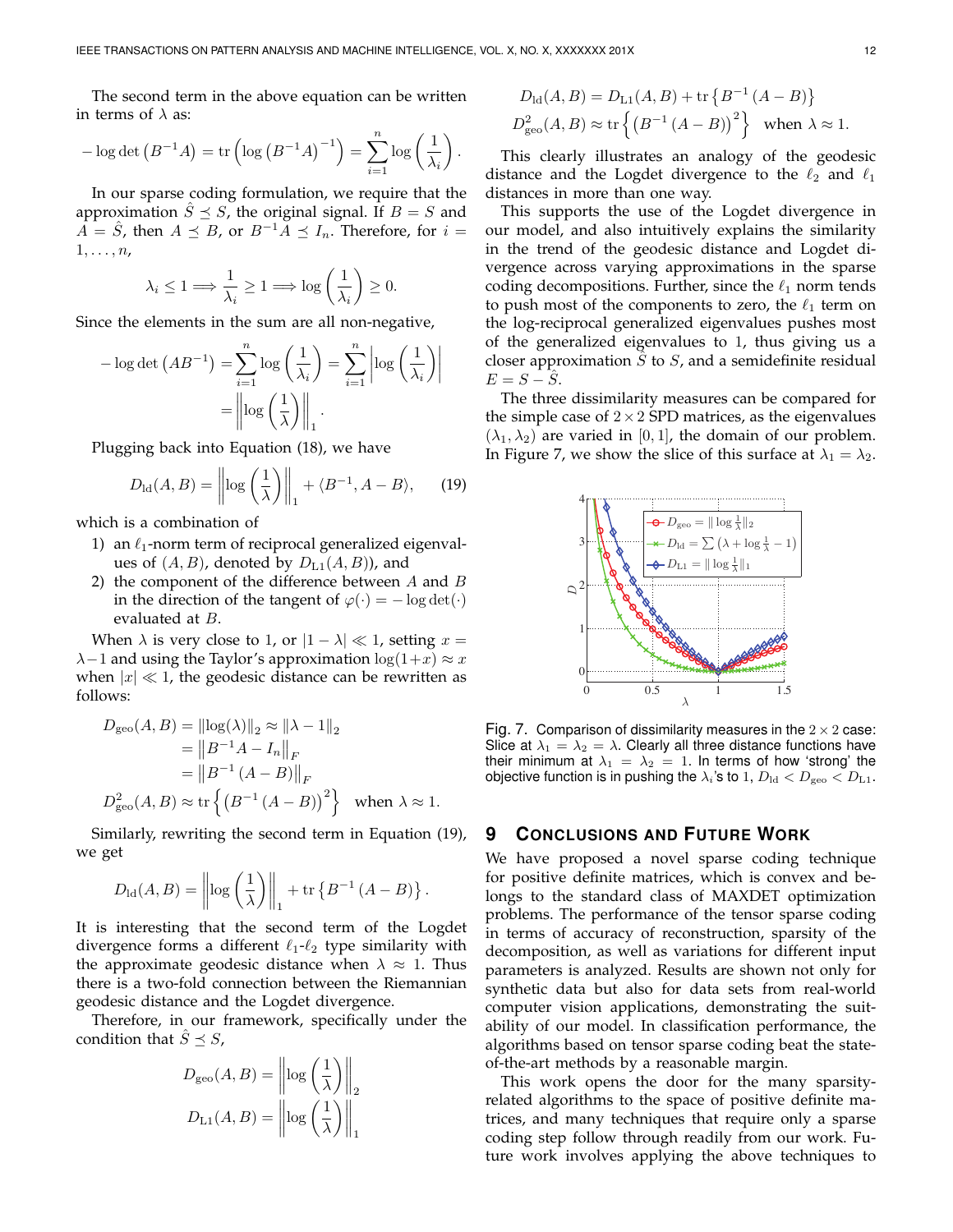areas such as Diffusion Tensor Imaging. We are currently working on developing dictionary learning techniques over the positive definite matrix data, so that we may also learn a suitable dictionary in a data-driven manner, depending on the application at hand.

# **ACKNOWLEDGMENTS**

This material is based upon work supported in part by the U.S. Army Research Laboratory and the U.S. Army Research Office under contract #911NF-08-1- 0463 (Proposal 55111-CI), and the National Science Foundation through grants #IIP-0443945, #CNS-0821474, #IIP-0934327, #CNS-1039741, #IIS-1017344, #IIP-1032018, #SMA-1028076, and #IIS-0916750. YALMIP [58] and SDPT3 [59] are used for the tensor sparse coding implementation, and LIBSVM [60] for the SVM implementation.

# **REFERENCES**

- [1] R. Tibshirani, "Regression shrinkage and selection via the lasso," *Journal of the Royal Statistical Society (Series B)*, vol. 58, pp. 267–288, 1996.
- [2] B. Efron, T. Hastie, I. Johnstone, and R. Tibshirani, "Least angle regression," *The Annals of Statistics*, vol. 32, no. 2, pp. 407–451, 2004.
- [3] J. Tropp and A. Gilbert, "Signal recovery from random measurements via orthogonal matching pursuit," *IEEE Trans. Inf. Theory*, vol. 53, no. 12, pp. 4655–4666, Dec. 2007.
- [4] D. Donoho, "Compressed sensing," *IEEE Trans. Inf. Theory*, vol. 52, no. 4, pp. 1289–1306, Apr. 2006.
- [5] E. Candes and M. Wakin, "An introduction to compressive sampling," *IEEE Signal Process. Mag.*, vol. 25, no. 2, pp. 21–30, Mar. 2008.
- [6] J. Wright, Y. Ma, J. Mairal, G. Sapiro, T. Huang, and S. Yan, "Sparse representation for computer vision and pattern recognition," *Proc. IEEE*, vol. 98, no. 6, pp. 1031–1044, Jun. 2010.
- [7] T. Hazan, S. Polak, and A. Shashua, "Sparse image coding using a 3d non-negative tensor factorization," in 10th *IEEE Intl. Conf. on Computer Vision, 2005.*, vol. 1, Oct. 2005, pp. 50–57.
- [8] K.-R. Muller, S. Mika, G. Ratsch, K. Tsuda, and B. Scholkopf, "An introduction to kernel-based learning algorithms," *IEEE Trans. Neural Netw.*, vol. 12, no. 2, pp. 181–201, Mar. 2001.
- [9] O. Tuzel, F. Porikli, and P. Meer, "Region covariance: A fast descriptor for detection and classification," in *ECCV 2006*, 2006, pp. 589–600.
- [10] F. Porikli, O. Tuzel, and P. Meer, "Covariance tracking using model update based on Lie algebra," in *IEEE Comp. Soc. Conf. on Computer Vision and Pattern Recognition 2006*, vol. 1, Jun. 2006, pp. 728–735.
- [11]  $\overline{O}$ . Tuzel, F. Porikli, and P. Meer, "Pedestrian detection via classification on Riemannian manifolds," *IEEE Trans. Pattern Anal. Mach. Intell.*, vol. 30, no. 10, pp. 1713–1727, Oct. 2008.
- [12] S. Smith, "Covariance, subspace, and intrinsic Cramer-Rao bounds," *IEEE Trans. Signal Process.*, vol. 53, no. 5, pp. 1610–1630, 2005.
- [13] X. Pennec, P. Fillard, and N. Ayache, "A Riemannian framework for tensor computing," *Int. J. Comput. Vision*, vol. 66, pp. 41–66, Jan. 2006.
- [14] X. Pennec, "Statistical computing on manifolds: From Riemannian geometry to computational anatomy," in *Emerging Trends in Visual Computing*, ser. Lecture Notes in Computer Science. Springer Berlin / Heidelberg, 2009, vol. 5416, pp. 347–386.
- [15] L. Vandenberghe, S. Boyd, and S.-P. Wu, "Determinant maximization with linear matrix inequality constraints," *SIAM J. Matrix Anal. Appl.*, vol. 19, pp. 499–533, Apr. 1998.
- [16] R. Sivalingam, V. Morellas, D. Boley, and N. Papanikolopoulos, "Metric learning for semi-supervised clustering of region covariance descriptors," in *Proc. 3rd ACM/IEEE Intl. Conf. on Distributed Smart Cameras 2009*, Sep. 2009, pp. 1–8.
- [17] V. Arsigny, P. Fillard, X. Pennec, and N. Ayache, "Log-euclidean metrics for fast and simple calculus on diffusion tensors," *Magnetic Resonance in Medicine*, vol. 56, no. 2, pp. 411–421, Aug. 2006.
- [18] R. Bhatia, *Positive Definite Matrices*. Princeton, NJ, USA: Princeton University Press, 2007.
- [19] I. L. Dryden, A. Koloydenko, and D. Zhou, "Non-euclidean statistics for covariance matrices, with applications to diusion tensor imaging," *The Annals of Statistics*, vol. 3, no. 3, pp. 1102– 1123, 2009.
- [20] F. Porikli and O. Tuzel, "Fast construction of covariance matrices for arbitrary size image windows," in *IEEE Intl. Conf. on Image Processing, 2006*, Oct. 2006, pp. 1581–1584.
- [21] H. Palaio and J. Batista, "Multi-object tracking using an adaptive transition model particle filter with region covariance data association," in *19th Intl. Conf. on Pattern Recognition, 2008.*, Dec. 2008, pp. 1–4.
- [22] H. Wildenauer, B. Mičušík, and M. Vincze, "Efficient texture representation using multi-scale regions," in *Proc. 8th Asian Conf. on Computer vision - Volume Part I*, ser. ACCV'07, 2007, pp. 65–74.
- [23] J. Y. Tou, Y. H. Tay, and P. Y. Lau, *Gabor Filters as Feature Images for Covariance Matrix on Texture Classification Problem*. Berlin, Heidelberg: Springer-Verlag, 2009, pp. 745–751.
- [24] F. Porikli and T. Kocak, "Robust license plate detection using covariance descriptor in a neural network framework," in *IEEE Intl. Conf. on Video and Signal Based Surveillance, 2006.*, Nov. 2006, pp. 107–107.
- [25] A. Ruta, F. Porikli, S. Watanabe, and Y. Li, "In-vehicle camera traffic sign detection and recognition," *Machine Vision and Applications*, pp. 1–17, 2009.
- [26] Y. Pang, Y. Yuan, and X. Li, "Gabor-based region covariance matrices for face recognition," *IEEE Trans. Circuits Syst. Video Technol.*, vol. 18, no. 7, pp. 989–993, Jul. 2008.
- [27] K. Guo, P. Ishwar, and J. Konrad, "Action change detection in video by covariance matching of silhouette tunnels," in *IEEE Intl. Conf. on Acoustics Speech and Signal Processing 2010*, Mar. 2010, pp. 1110–1113.
- [28] P. C. Cargill, C. U. Rius, D. M. Quiroz, and A. Soto, "Performance evaluation of the covariance descriptor for target detection," in *Intl. Conf. of the Chilean Computer Science Society 2009*, Nov. 2009, pp. 133–141.
- [29] S. Zheng, H. Qiao, B. Zhang, and P. Zhang, "The application of intrinsic variable preserving manifold learning method to tracking multiple people with occlusion reasoning," in *IEEE/RSJ Intl. Conf. on Intelligent Robots and Systems 2009.*, Oct. 2009, pp. 2993–2998.
- [30] J. Wang and Y. Wu, "Visual tracking via incremental covariance model learning," in *Second Intl. Conf. on Computer Modeling and Simulation 2010*, vol. 1, Jan. 2010, pp. 277–280.
- [31] F. Porikli, "Learning on manifolds," in *Proc. 2010 joint IAPR Intl. Conf. on Structural, Syntactic, and Statistical Pattern Recognition*. Berlin, Heidelberg: Springer-Verlag, 2010, pp. 20–39.
- [32] F. R. Bach, G. R. G. Lanckriet, and M. I. Jordan, "Multiple kernel learning, conic duality, and the SMO algorithm," in *Intl. Conf. on Machine Learning*. New York, NY, USA: ACM, 2004, p. 6.
- [33] F. R. Bach, G. R. G. Lanckriet, and M. I. Jordan, "Fast kernel learning using sequential minimal optimization," EECS Department, University of California, Berkeley, Tech. Rep. UCB/CSD-04-1307, Feb. 2004.
- [34] Y. Ying, K. Huang, and C. Campbell, "Enhanced protein fold recognition through a novel data integration approach," *BMC Bioinformatics*, vol. 10, no. 1, p. 267, 2009.
- [35] K. Tsuda, G. Rätsch, and M. K. Warmuth, "Matrix exponentiated gradient updates for on-line learning and Bregman projection," *J. Mach. Learn. Res.*, vol. 6, pp. 995–1018, Dec. 2005.
- [36] G. Meyer, S. Bonnabel, and R. Sepulchre, "Regression on fixedrank positive semidefinite matrices: A Riemannian approach," *J. Mach. Learn. Res.*, vol. 12, pp. 593–625, Feb. 2011.
- [37] Y. E. Nesterov and M. Todd, "On the Riemannian geometry defined by self-concordant barriers and interior-point methods, *Foundations of Computational Mathematics*, vol. 2, no. 4, pp. 333–361, 2002.
- [38] J. V. Davis, B. Kulis, P. Jain, S. Sra, and I. S. Dhillon, "Informationtheoretic metric learning," in *24th Intl. Conf. on Machine Learning*, ser. ICML '07. New York, NY, USA: ACM, 2007, pp. 209–216.
- [39] K. Guo, P. Ishwar, and J. Konrad, "Action recognition using sparse representation on covariance manifolds of optical flow," in *Seventh*